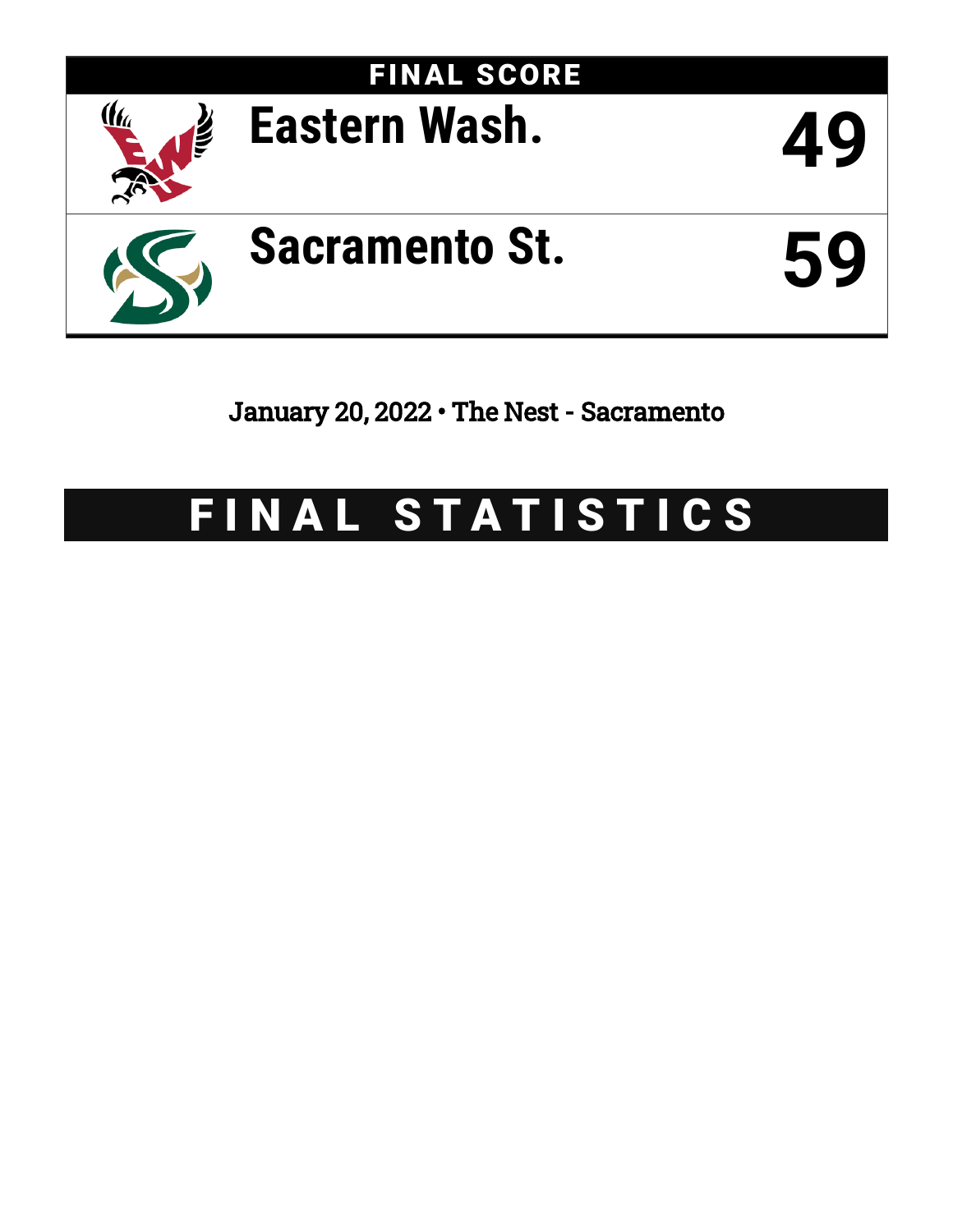### **Official Box Score Eastern Wash. vs Sacramento St. Game Totals -- Final Statistics January 20, 2022 at The Nest - Sacramento**



# **Eastern Wash. 49**

| No. | Plaver                  | S  | <b>Pts</b> | FG       | 3FG      | FT      | ΟR | DR | TR | PF | A        | TO       | Blk      | Stl      | Min        | $+/-$ |
|-----|-------------------------|----|------------|----------|----------|---------|----|----|----|----|----------|----------|----------|----------|------------|-------|
| 04  | ZYLAK, ANDIE            | G  | 5          | $2 - 3$  | 1-1      | $0-0$   | 0  | 4  | 4  |    | 2        | 5        | 0        | 0        | 30         | $-21$ |
| 10  | <b>BUCKLEY, JACINTA</b> | G  | 15         | 6-14     | $3-5$    | $0 - 0$ | 4  | 4  | 8  | 5  | 0        |          |          | 2        | 34         | -9    |
| 21  | <b>KNOWLES, MILLY</b>   | F  | 4          | $2 - 11$ | $0 - 0$  | $0-0$   | 4  | 5  | 9  |    |          | 2        | 2        |          | 33         | $-13$ |
| 23  | MARTIN, JAYDIA          | F. | 5          | $2 - 15$ | $1 - 5$  | $0 - 0$ | 2  | 3  | 5  | 2  | 2        | 2        | $\Omega$ |          | 24         | $-3$  |
| 24  | LAWRENCE, JALEESA       | F  | 13         | $5-9$    | $3 - 3$  | $0-0$   | 2  | 4  | 6  | 2  |          | 3        | 0        | 0        | 31         | -6    |
| 01  | PETTIS, ALEXIS          | G  | 4          | $1 - 9$  | $0 - 2$  | $2 - 4$ |    | 4  | 5  |    | 2        | 0        | 0        |          | 22         | $-1$  |
| 05  | WARNS, DEVYNN           | G  | 0          | $0 - 0$  | $0 - 0$  | $0-0$   | 0  | 0  | 0  | 0  | 0        | 0        | 0        | 0        | 3          | 1     |
| 12  | <b>BOESEL, JORDYN</b>   | G  | 3          | $1 - 4$  | $1 - 3$  | $0 - 0$ | 0  | 3  | 3  |    | $\Omega$ | 0        | $\Omega$ | 0        | 21         | 6     |
| 14  | <b>CUNILL, NURIA</b>    | F  | $\Omega$   | $0-0$    | $0 - 0$  | $0-0$   | 0  | 0  | 0  | 0  | 0        | $\Omega$ | $\Omega$ | $\Omega$ | 2          | $-4$  |
|     | <b>TEAM</b>             |    |            |          |          |         | 4  | 0  | 4  | 0  |          | 0        |          |          |            |       |
|     | <b>TOTALS</b>           |    | 49         | 19-65    | $9 - 19$ | $2 - 4$ | 17 | 27 | 44 | 13 | 8        | 13       | 3        | 5        | <b>200</b> |       |

| <b>Shooting By Period</b> |           |       |          |       |         |       | Deadball Rebounds: 1.1          |
|---------------------------|-----------|-------|----------|-------|---------|-------|---------------------------------|
| Period                    | FG        | FG%   | 3FG      | 3FG%  | FT      | FT%   | Last FG: 4th-00:43              |
| 1st Qtr                   | $5 - 16$  | 31%   | $2 - 3$  | 67%   | $2 - 4$ | 50%   | Biggest Run: 5-0                |
| 2nd Qtr                   | $5 - 14$  | 36%   | $2 - 5$  | 40%   | $0-0$   | 0%    | Largest lead: By 3 at 1st-08:39 |
| 3rd Qtr                   | $3 - 15$  | 20%   | $1 - 3$  | 33%   | 0-0     | 0%    | Technical Fouls: None.          |
| 4th Qtr                   | $6 - 20$  | 30%   | $4 - 8$  | 50%   | $0 - 0$ | $0\%$ |                                 |
| 1st Half                  | $10 - 30$ | 33%   | $4 - 8$  | 50%   | $2 - 4$ | 50%   |                                 |
| 2nd Half                  | $9 - 35$  | 26%   | $5 - 11$ | 45%   | 0-0     | 0%    |                                 |
| Game                      | 19-65     | 29.2% | $9 - 19$ | 17.4% | $2 - 4$ | 50.0% |                                 |

# **Sacramento St. 59**

|     | <b>TOTALS</b>        |   |     | 59 22-55 | $8 - 24$ | $7 - 14$ | 8              | 29 | 37           | 11 | 15       | 8  | 4            | 6        | 200 |                |
|-----|----------------------|---|-----|----------|----------|----------|----------------|----|--------------|----|----------|----|--------------|----------|-----|----------------|
|     | <b>TEAM</b>          |   |     |          |          |          | 2              |    | 3            | 0  |          | 1  |              |          |     |                |
| 25  | FALKOWSKA, ALICJA    | С | 0   | $0 - 0$  | $0 - 0$  | $0 - 0$  |                | 2  | 3            | 0  | $\Omega$ | 0  |              |          | 6   | 1              |
| 23  | OLIVARES, JORDAN     | G | 6.  | $2 - 4$  | $2 - 4$  | $0 - 0$  | 0              |    |              |    | 0        | 0  |              | 2        | 23  | $\mathbf{0}$   |
| 12  | <b>ENOCHS, EMILY</b> | G | 0   | $0 - 2$  | $0 - 2$  | $0 - 0$  | 0              | 0  | $\Omega$     | 0  | 2        |    | 0            |          | 19  | 9              |
| 04  | CARRASCO, JAZMIN     | G | 3.  | $1 - 6$  | $1 - 4$  | $0 - 0$  | 0              | 0  | $\mathbf{0}$ | 0  | 3        | 0  | 0            | $\Omega$ | 13  | 11             |
| 24  | NATABOU, ISNELLE     | С |     | 7-9      | $0 - 0$  | $3 - 4$  | 2              | 11 | 13           | 3  | 0        |    |              |          | 34  | 9              |
| 20  | PENEUETA, KATIE      | G | 9   | $3 - 7$  | $3 - 7$  | $0 - 0$  |                | 5  | 6            |    | 2        |    | $\mathbf{0}$ | $\Omega$ | 19  | $\overline{4}$ |
| 15  | RIOS, JESSICA        | G | 0   | $0 - 1$  | $0 - 1$  | $0 - 0$  | 0              | 2  | 2            | 2  | 0        | 0  | 0            | 0        | 13  | 1              |
| 11  | <b>MENKE, SUMMER</b> | G | 14  | $4-9$    | $2 - 3$  | $4 - 8$  | $\overline{2}$ | 3  | 5.           | 3  |          | 2  | 0            |          | 40  | 10             |
| 03  | TILLMAN, LIANNA      | G | 10  | $5 - 17$ | 0-3      | $0 - 2$  | 0              | 4  | 4            |    |          | っ  |              | 0        | 32  | 5              |
| No. | Plaver               | S | Pts | FG.      | 3FG      | FТ       | 0R             | DR | TR           | PF | A        | TO | Blk          | Stl      | Min | $+/-$          |

| <b>Shooting By Period</b> |           |       |          |       |          |       |
|---------------------------|-----------|-------|----------|-------|----------|-------|
| Period                    | FG        | FG%   | 3FG      | 3FG%  | FT       | FT%   |
| 1st Qtr                   | $6 - 15$  | 40%   | $2 - 4$  | 50%   | $2-2$    | 100%  |
| 2nd Qtr                   | $7 - 14$  | 50%   | $4 - 9$  | 44%   | $0 - 0$  | 0%    |
| 3rd Qtr                   | $7 - 16$  | 44%   | $1-5$    | 20%   | $1 - 4$  | 25%   |
| 4th Qtr                   | $2 - 10$  | 20%   | $1 - 6$  | 17%   | $4 - 8$  | 50%   |
| 1st Half                  | $13 - 29$ | 45%   | $6 - 13$ | 46%   | $2 - 2$  | 100%  |
| 2nd Half                  | $9 - 26$  | 35%   | $2 - 11$ | 18%   | $5 - 12$ | 42%   |
| Game                      | 22-55     | 40.0% | $8 - 24$ | 33.3% | 7-14     | 50.0% |

*Deadball Rebounds:* 4,1 *Last FG:* 4th-08:07 *Biggest Run:* 8-0 *Largest lead:* By 19 at 4th-08:07 *Technical Fouls:* None.

| Game Notes:                                            | <b>Score</b>                             | 1st l     | 2nd 3rd         | 4th | <b>TOT</b> | <b>Points</b>     | <b>EWU</b>     | <b>SAC</b>     |
|--------------------------------------------------------|------------------------------------------|-----------|-----------------|-----|------------|-------------------|----------------|----------------|
| Officials: InFini Robinson, Tyler Trimble, McCall Judd | <b>EWU</b>                               | 14        | 12              | 16  | 49         | In the Paint      | 20             | 22             |
| Attendance: 158<br><b>SAC</b><br>16<br>16<br>18<br>-9  | 59                                       | Off Turns |                 | 13  |            |                   |                |                |
| Start Time: 10:00 PM ET                                |                                          |           |                 |     |            | 2nd Chance        | 14             |                |
| End Time: 11:35 PM ET<br>Game Duration: 1:34           | EWU led for 4:05. SAC led for 32:09.     |           |                 |     |            | <b>Fast Break</b> |                |                |
| Conference Game:                                       | Game was tied for 3:41.<br>Times tied: 6 |           | Lead Changes: 4 |     |            | Bench             |                | ດ              |
|                                                        |                                          |           |                 |     |            | Per Poss          | 0.766<br>20/64 | 0.967<br>26/61 |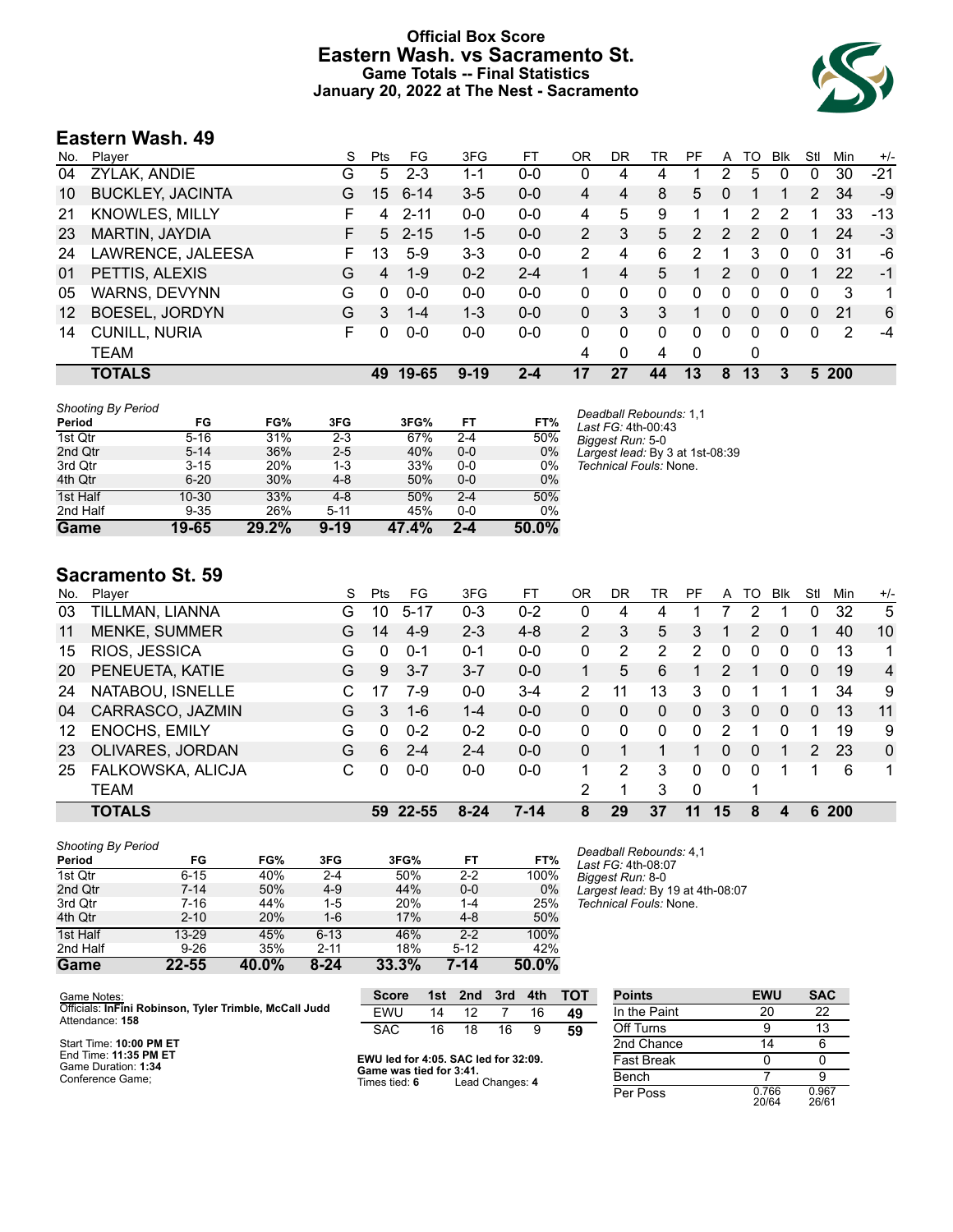### **Official Box Score Eastern Wash. vs Sacramento St. First Half Statistics Only January 20, 2022 at The Nest - Sacramento**



# **Eastern Wash. 26**

| No.     | Plaver                  | S  | <b>Pts</b> | <b>FG</b> | 3FG     | <b>FT</b> | <b>OR</b> | <b>DR</b> | TR | PF | A | TO       | <b>B</b> lk  | Stl      | Min          | $+/-$        |
|---------|-------------------------|----|------------|-----------|---------|-----------|-----------|-----------|----|----|---|----------|--------------|----------|--------------|--------------|
| 01      | PETTIS, ALEXIS          | G  | 4          | $1-5$     | $0 - 2$ | $2 - 4$   | 0         |           |    | 0  |   | 0        |              |          | 12           | $-4$         |
| 04      | ZYLAK, ANDIE            | G  | 5          | $2 - 2$   | $1 - 1$ | $0 - 0$   | 0         |           |    | 0  |   | 4        | 0            | 0        | 18           | $-11$        |
| 05      | WARNS, DEVYNN           | G  | 0          | $0 - 0$   | $0 - 0$ | $0 - 0$   | 0         | 0         | 0  | 0  | 0 | 0        | $\Omega$     | 0        | $\Omega$     | $\mathbf{0}$ |
| 10      | <b>BUCKLEY, JACINTA</b> | G  | 5          | $2 - 7$   | $1 - 2$ | $0 - 0$   | 3         | 3         | 6  | 1  | 0 | $\Omega$ | $\Omega$     | 0        | 18           | $-3$         |
| $12 \,$ | <b>BOESEL, JORDYN</b>   | G  | 0          | $0 - 2$   | $0 - 1$ | $0 - 0$   | 0         | 0         | 0  | 0  | 0 | 0        | 0            | 0        | 12           | $-2$         |
| 14      | <b>CUNILL, NURIA</b>    | F. | 0          | $0 - 0$   | $0 - 0$ | $0 - 0$   | 0         | 0         | 0  | 0  | 0 | 0        | $\mathbf{0}$ | 0        | $\mathbf{0}$ | $\mathbf{0}$ |
| 21      | KNOWLES, MILLY          | F  | 4          | $2 - 8$   | $0 - 0$ | $0 - 0$   | 3         | 5         | 8  |    | 0 | 0        |              | 0        | 20           | -8           |
| 23      | MARTIN, JAYDIA          | F. | $\Omega$   | $0 - 2$   | $0 - 0$ | $0 - 0$   | 0         | $\Omega$  | 0  | 2  |   | 0        | $\Omega$     | $\Omega$ | 4            | -1           |
| 24      | LAWRENCE, JALEESA       | F. | 8          | $3 - 4$   | $2 - 2$ | $0 - 0$   | 0         | 2         | 2  | 0  | 0 | 1        | 0            | 0        | 16           | $-11$        |
|         | <b>TEAM</b>             |    | 0          | $0 - 0$   | $0 - 0$ | $0 - 0$   |           | $\Omega$  | 1  | 0  | 0 | 0        | $\Omega$     | 0        | 0            |              |
|         | <b>TOTALS</b>           |    | 26         | $10 - 30$ | 4-8     | $2 - 4$   |           | 12        | 19 | 4  | 3 | 5        |              | 1        | 100          |              |

| <b>Shooting By Period</b><br>Period | FG        | FG%   | 3FG      | 3FG%  | FT      | FT%   | Deadball Rebounds: 1,1<br>Last FG Half: EWU 2nd-00:23 |
|-------------------------------------|-----------|-------|----------|-------|---------|-------|-------------------------------------------------------|
| 1st Otr                             | 5-16      | 31%   | $2 - 3$  | 67%   | $2 - 4$ | 50%   |                                                       |
| 2nd Qtr                             | $5 - 14$  | 36%   | $2 - 5$  | 40%   | $0 - 0$ | 0%    |                                                       |
| 1st Half                            | $10 - 30$ | 33%   | 4-8      | 50%   | $2 - 4$ | 50%   |                                                       |
| Game                                | 19-65     | 29.2% | $9 - 19$ | 47.4% | $2 - 4$ | 50.0% |                                                       |

# **Sacramento St. 34**

| No. | <b>Plaver</b>        | S | <b>Pts</b> | FG        | 3FG      | <b>FT</b> | <b>OR</b> | <b>DR</b> | TR.      | PF | A  | TO | <b>Blk</b>     | Stl      | Min         | $+/-$          |
|-----|----------------------|---|------------|-----------|----------|-----------|-----------|-----------|----------|----|----|----|----------------|----------|-------------|----------------|
| 03  | TILLMAN, LIANNA      | G | 4          | $2 - 7$   | 0-0      | $0-0$     |           |           |          |    | 4  | 0  | 0              | 0        | 15          | 1              |
| 04  | CARRASCO, JAZMIN     | G | 3          | $1 - 3$   | $1 - 3$  | $0 - 0$   | 0         | 0         | 0        | 0  | 3  | 0  | $\overline{0}$ | 0        | 10          | 13             |
| 11  | MENKE, SUMMER        | G |            | $2-6$     | $1 - 2$  | $2 - 2$   |           | 3         | 4        |    |    |    | 0              |          | 20          | 8              |
| 12  | <b>ENOCHS, EMILY</b> | G | $\Omega$   | $0 - 1$   | 0-1      | $0 - 0$   | 0         | 0         | 0        | 0  |    |    | 0              | 0        | 9           | 2              |
| 15  | RIOS, JESSICA        | G | $\Omega$   | $0 - 0$   | $0 - 0$  | $0 - 0$   | 0         | 0         | $\Omega$ |    | 0  | 0  | 0              | 0        | 4           | 3              |
| 20  | PENEUETA, KATIE      | G | 9          | $3-6$     | $3-6$    | $0 - 0$   | 0         | 3         | 3        |    |    | 0  | $\mathbf{0}$   | $\Omega$ | 13          | 3              |
| 23  | OLIVARES, JORDAN     | G | 3          | $1 - 1$   | $1 - 1$  | $0 - 0$   | 0         | 0         | 0        | 0  | 0  | 0  | 0              | 0        | 9           | $\overline{2}$ |
| 24  | NATABOU, ISNELLE     | С | 8          | $4 - 5$   | $0 - 0$  | $0 - 0$   | 0         | 4         | 4        | 2  | 0  |    |                | 0        | 17          | 5              |
| 25  | FALKOWSKA, ALICJA    | С | 0          | $0-0$     | $0 - 0$  | $0 - 0$   | 1         |           | 2        | 0  | 0  | 0  | 0              | 0        | 3           | 3              |
|     | <b>TEAM</b>          |   | 0          | $0 - 0$   | $0 - 0$  | $0 - 0$   |           |           | 2        | 0  | 0  |    | 0              | 0        | $\mathbf 0$ |                |
|     | <b>TOTALS</b>        |   | 34         | $13 - 29$ | $6 - 13$ | $2 - 2$   | 3         | 13        | 16       | 5  | 10 | 4  |                |          | 100         |                |

| <b>Shooting By Period</b><br>Period | FG        | FG%   | 3FG   | 3FG%  | FT      | FT%   |
|-------------------------------------|-----------|-------|-------|-------|---------|-------|
| 1st Qtr                             | $6 - 15$  | 40%   | 2-4   | 50%   | $2-2$   | 100%  |
| 2nd Qtr                             | 7-14      | 50%   | $4-9$ | 44%   | $0 - 0$ | $0\%$ |
| 1st Half                            | $13 - 29$ | 45%   | 6-13  | 46%   | $2-2$   | 100%  |
| Game                                | 22-55     | 40.0% | 8-24  | 33.3% | 7-14    | 50.0% |

*Deadball Rebounds:* 4,1 *Last FG Half:* SAC 2nd-01:36

| Game Notes:                                                               | <b>Score</b> | 1st | 2nd | 3rd | 4th | <b>TOT</b> | <b>Points from (This Period)</b> | <b>EWU SAC</b> |
|---------------------------------------------------------------------------|--------------|-----|-----|-----|-----|------------|----------------------------------|----------------|
| Officials: InFini Robinson, Tyler Trimble, McCall Judd<br>Attendance: 158 | EWU          | 14  |     |     | 16  | 49         | In the Paint                     |                |
|                                                                           | <b>SAC</b>   | 16  | 18  | 16  |     | -59        | Off Turns                        |                |
| Start Time: 10:00 PM ET                                                   |              |     |     |     |     |            | 2nd Chance                       |                |
| End Time: 11:35 PM ET<br>Game Duration: 1:34                              |              |     |     |     |     |            | <b>Fast Break</b>                |                |
| Conference Game:                                                          |              |     |     |     |     |            | Bench                            |                |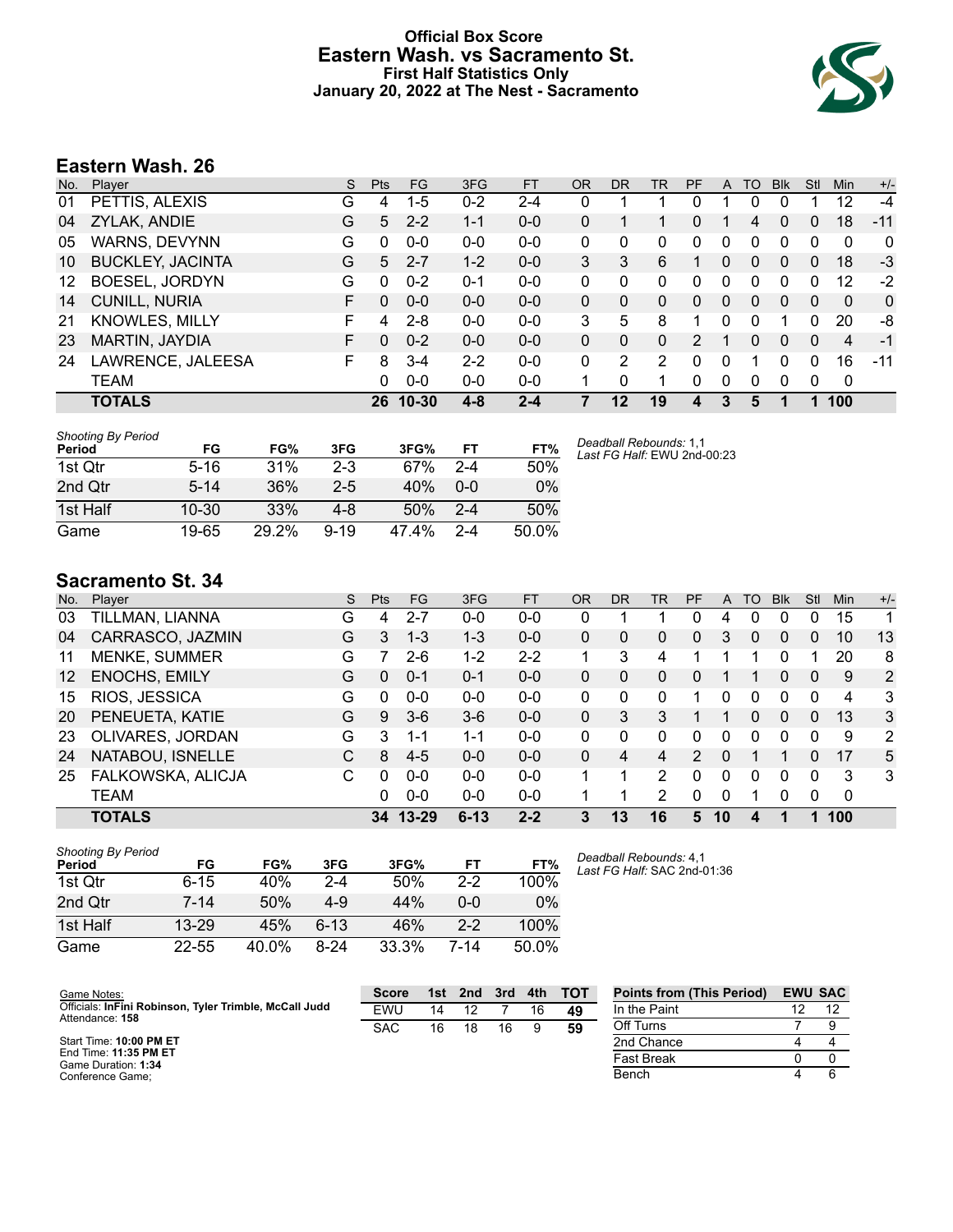### **Official Box Score Eastern Wash. vs Sacramento St. First Quarter Statistics Only January 20, 2022 at The Nest - Sacramento**



# **Eastern Wash. 14**

| No.               | Plaver                  | S. | <b>Pts</b>     | <b>FG</b> | 3FG     | <b>FT</b> | <b>OR</b> | D <sub>R</sub> | TR | PF          | A              | TO | <b>Blk</b> | Stl          | Min | $+/-$        |
|-------------------|-------------------------|----|----------------|-----------|---------|-----------|-----------|----------------|----|-------------|----------------|----|------------|--------------|-----|--------------|
| 04                | ZYLAK, ANDIE            | G  | 5              | $2 - 2$   | 1-1     | $0 - 0$   | 0         |                |    | 0           |                | 3  | 0          | 0            | 10  | $-2$         |
| 10                | <b>BUCKLEY, JACINTA</b> | G  | $\overline{2}$ | $1 - 5$   | $0 - 1$ | $0 - 0$   | 2         | 2              | 4  | 0           | 0              | 0  | 0          | 0            | 9   | $\mathbf{0}$ |
| 21                | <b>KNOWLES, MILLY</b>   | F  | 2              | $1 - 4$   | $0 - 0$ | $0 - 0$   | 3         | 4              | 7  | 1           | $\Omega$       | 0  | 1          | 0            | 10  | $-2$         |
| 23                | MARTIN, JAYDIA          | F. | 0              | $0 - 2$   | $0 - 0$ | $0 - 0$   | 0         | 0              | 0  | 2           |                | 0  | 0          | $\Omega$     | 4   | -1           |
| 24                | LAWRENCE, JALEESA       | F  | 3              | $1 - 2$   | 1-1     | $0 - 0$   | 0         | 0              | 0  | 0           | $\Omega$       | 0  | 0          | $\mathbf 0$  | 6   | -5           |
| 01                | PETTIS, ALEXIS          | G  | 2              | $0 - 0$   | $0 - 0$ | $2 - 4$   | $\Omega$  | 0              | 0  | 0           | $\Omega$       | 0  | 0          | $\mathbf{0}$ | 5   | -1           |
| 05                | <b>WARNS, DEVYNN</b>    | G  | 0              | $0 - 0$   | $0-0$   | $0 - 0$   | 0         | 0              | 0  | 0           | 0              | 0  | 0          | 0            | 0   | 0            |
| $12 \overline{ }$ | BOESEL, JORDYN          | G  | 0              | $0 - 1$   | $0 - 0$ | $0 - 0$   | $\Omega$  | $\Omega$       | 0  | 0           | $\mathbf{0}$   | 0  | 0          | $\mathbf{0}$ | 6   | 1            |
| 14                | <b>CUNILL, NURIA</b>    | F  | 0              | $0 - 0$   | $0-0$   | $0 - 0$   | 0         | 0              | 0  | 0           | $\Omega$       | 0  | 0          | 0            | 0   | $\mathbf{0}$ |
|                   | TEAM                    |    |                |           |         |           | 0         | 0              | 0  | $\mathbf 0$ |                | 0  |            |              |     |              |
|                   | <b>TOTALS</b>           |    | 14             | $5 - 16$  | $2 - 3$ | $2 - 4$   | 5         | 7              | 12 | 3           | $\overline{2}$ | 3  |            | $\Omega$     | 50  |              |

| <b>Shooting By Period</b><br>Period | FG        | FG%   | 3FG      | 3FG%  | FT      | FT%   | Deadball Rebounds: 1,1 |
|-------------------------------------|-----------|-------|----------|-------|---------|-------|------------------------|
| 1st Qtr                             | $5 - 16$  | 31%   | $2 - 3$  | 67%   | $2 - 4$ | 50%   |                        |
| 2nd Qtr                             | $5 - 14$  | 36%   | $2 - 5$  | 40%   | $0 - 0$ | 0%    |                        |
| 1st Half                            | $5 - 16$  | 31%   | $2 - 3$  | 67%   | $2 - 4$ | 50%   |                        |
| 1st Half                            | $10 - 30$ | 33%   | 4-8      | 50%   | $2 - 4$ | 50%   |                        |
| Game                                | 19-65     | 29.2% | $9 - 19$ | 47.4% | $2 - 4$ | 50.0% |                        |

# **Sacramento St. 16**

| No. | Player               | S | Pts          | FG       | 3FG     | <b>FT</b> | OR | <b>DR</b> | TR | PF | A        | TO       | <b>Blk</b> | Stl | Min      | $+/-$          |
|-----|----------------------|---|--------------|----------|---------|-----------|----|-----------|----|----|----------|----------|------------|-----|----------|----------------|
| 03  | TILLMAN, LIANNA      | G | 2            | 1-6      | $0 - 0$ | $0 - 0$   | 0  |           |    | 0  | 2        | 0        | 0          | 0   | 8        | $-2$           |
| 11  | <b>MENKE, SUMMER</b> | G | 5            | $1 - 4$  | $1 - 2$ | $2 - 2$   |    |           | 2  |    |          | $\Omega$ | 0          | 0   | 10       | 2              |
| 15  | RIOS, JESSICA        | G | 0            | $0 - 0$  | $0 - 0$ | $0-0$     | 0  | 0         | 0  |    | 0        | 0        | 0          | 0   | 4        | 3              |
| 20  | PENEUETA, KATIE      | G | 3            | $1 - 1$  | $1 - 1$ | $0 - 0$   | 0  | 0         | 0  |    |          | 0        | 0          | 0   | 6        | $\mathbf{0}$   |
| 24  | NATABOU, ISNELLE     | С | 6            | $3 - 3$  | $0 - 0$ | $0 - 0$   | 0  | 3         | 3  | 0  | 0        |          |            | 0   | 10       | $\overline{2}$ |
| 04  | CARRASCO, JAZMIN     | G | $\Omega$     | $0 - 0$  | $0 - 0$ | $0 - 0$   | 0  | 0         | 0  | 0  |          | 0        | 0          | 0   | 2        | $\overline{4}$ |
| 12  | <b>ENOCHS, EMILY</b> | G | 0            | $0 - 1$  | $0 - 1$ | $0 - 0$   | 0  | 0         | 0  | 0  | $\Omega$ |          | 0          | 0   | 6        | -1             |
| 23  | OLIVARES, JORDAN     | G | 0            | $0 - 0$  | $0 - 0$ | $0 - 0$   | 0  | 0         | 0  | 0  | $\Omega$ | 0        | 0          | 0   | 4        | 2              |
| 25  | FALKOWSKA, ALICJA    | C | <sup>0</sup> | $0 - 0$  | $0 - 0$ | $0 - 0$   | 0  | 0         | 0  | 0  | $\Omega$ | 0        | 0          | 0   | $\Omega$ | 0              |
|     | <b>TEAM</b>          |   |              |          |         |           |    | 1         | 2  | 0  |          |          |            |     |          |                |
|     | <b>TOTALS</b>        |   | 16           | $6 - 15$ | $2 - 4$ | $2 - 2$   | 2  | 6         | 8  | 3  | 5        | 2        |            | 0   | 50       |                |

| Shooting By Period |           |       |          |       |         |       |      |
|--------------------|-----------|-------|----------|-------|---------|-------|------|
| Period             | FG        | FG%   | 3FG      | 3FG%  | FT      | FT%   | Dead |
| 1st Qtr            | $6 - 15$  | 40%   | $2 - 4$  | 50%   | $2-2$   | 100%  |      |
| 2nd Qtr            | $7 - 14$  | 50%   | $4 - 9$  | 44%   | $0 - 0$ | 0%    |      |
| 1st Half           | $6 - 15$  | 40%   | $2 - 4$  | 50%   | $2-2$   | 100%  |      |
| 1st Half           | $13 - 29$ | 45%   | $6 - 13$ | 46%   | $2-2$   | 100%  |      |
| Game               | $22 - 55$ | 40.0% | $8-24$   | 33.3% | 7-14    | 50.0% |      |

*Deadball Rebounds:* 4,1

| Game Notes:                                            | <b>Score</b> | 1st | 2nd | 3rd | 4th | <b>TOT</b> | <b>Points (This Period)</b> | <b>EWU</b>    | <b>SAC</b>    |
|--------------------------------------------------------|--------------|-----|-----|-----|-----|------------|-----------------------------|---------------|---------------|
| Officials: InFini Robinson, Tyler Trimble, McCall Judd | EWU          | 14  |     |     | 16  | 49         | In the Paint                |               |               |
| Attendance: 158                                        | <b>SAC</b>   | 16  | 18  | 16  |     | 59         | Off Turns                   |               |               |
| Start Time: 10:00 PM ET                                |              |     |     |     |     |            | 2nd Chance                  |               |               |
| End Time: 11:35 PM ET<br>Game Duration: 1:34           |              |     |     |     |     |            | <b>Fast Break</b>           |               |               |
| Conference Game:                                       |              |     |     |     |     |            | Bench                       |               |               |
|                                                        |              |     |     |     |     |            | Per Poss                    | 0.875<br>6/16 | 1.000<br>7/16 |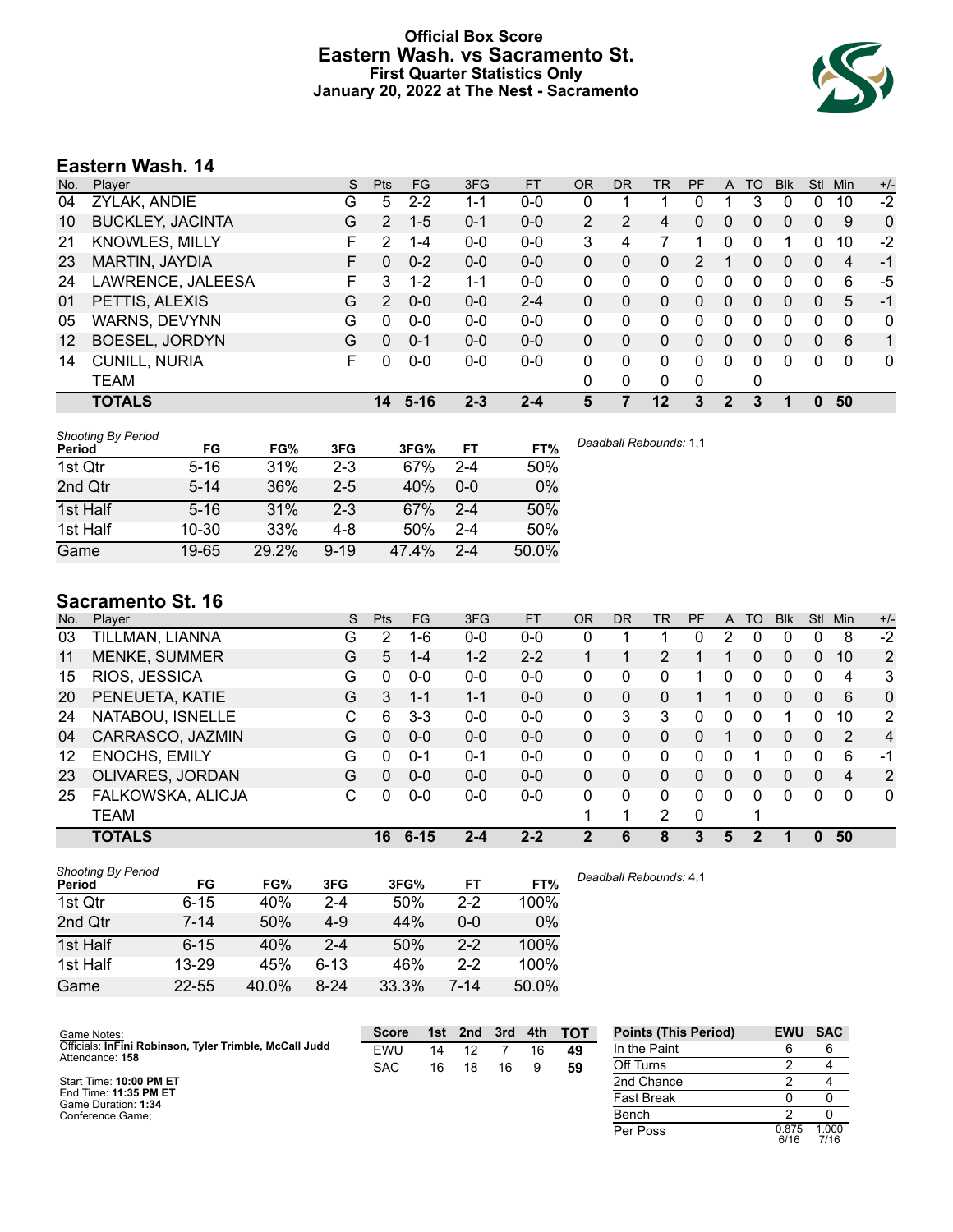#### **Official Play-By-Play Eastern Wash. vs Sacramento St. First Quarter January 20, 2022 at The Nest - Sacramento**



#### **Period 1**

<mark>Startersː</mark><br>Eastern Wash.: 4 ZYLAK,ANDIE (G); 10 BUCKLEY,JACINTA (G); 21 KNOWLES,MILLY (F); 23 MARTIN,JAYDIA (F); 24 LAWRENCE,JALEESA (F);<br>Sacramento St.: 3 TILLMAN,LIANNA (G); 11 MENKE,SUMMER (G); 15 RIOS,JESSICA (G); 20

| <b>Time</b>    | <b>VISITORS: Eastern Wash.</b>                       | <b>Score</b> | <b>Margin</b>  | <b>HOME: Sacramento St.</b>             |
|----------------|------------------------------------------------------|--------------|----------------|-----------------------------------------|
| 09:44          |                                                      | $2 - 0$      | H <sub>2</sub> | GOOD! LAYUP by NATABOU, ISNELLE         |
| 09:44          |                                                      |              |                | ASSIST by TILLMAN, LIANNA               |
| 09:34          | GOOD! 3PTR by LAWRENCE, JALEESA                      | $2 - 3$      | V <sub>1</sub> |                                         |
| 09:34          | ASSIST by MARTIN, JAYDIA                             |              |                |                                         |
| 09:14          |                                                      |              |                | MISSED LAYUP by TILLMAN, LIANNA         |
| 09:09          | REBOUND (DEF) by KNOWLES, MILLY                      |              |                |                                         |
| 09:07          | TURNOVER (BADPASS) by ZYLAK, ANDIE                   |              |                |                                         |
| 08:57          |                                                      |              |                | MISSED JUMPER by TILLMAN, LIANNA        |
| 08:57          | BLOCK by KNOWLES, MILLY                              |              |                |                                         |
| 08:50          | REBOUND (DEF) by KNOWLES, MILLY                      |              |                |                                         |
| 08:47          | MISSED JUMPER by MARTIN, JAYDIA                      |              |                |                                         |
| 08:41          | REBOUND (OFF) by KNOWLES, MILLY                      |              |                |                                         |
| 08:39          | GOOD! LAYUP by KNOWLES, MILLY                        | $2 - 5$      | $V_3$          |                                         |
| 08:26<br>08:26 |                                                      | $5-5$        | T              | GOOD! 3PTR by MENKE, SUMMER             |
| 08:11          | GOOD! LAYUP by BUCKLEY, JACINTA                      | $5 - 7$      | V <sub>2</sub> | ASSIST by PENEUETA, KATIE               |
| 08:11          | ASSIST by ZYLAK, ANDIE                               |              |                |                                         |
| 07:45          |                                                      | $8 - 7$      | H <sub>1</sub> | GOOD! 3PTR by PENEUETA, KATIE           |
| 07:45          |                                                      |              |                | ASSIST by MENKE, SUMMER                 |
| 07:17          | MISSED JUMPER by LAWRENCE, JALEESA                   |              |                |                                         |
| 07:15          |                                                      |              |                | REBOUND (DEF) by TEAM                   |
| 06:57          |                                                      |              |                | MISSED JUMPER by TILLMAN, LIANNA        |
| 06:55          | REBOUND (DEF) by KNOWLES, MILLY                      |              |                |                                         |
| 06:40          | MISSED LAYUP by MARTIN, JAYDIA                       |              |                |                                         |
| 06:39          |                                                      |              |                | REBOUND (DEF) by NATABOU, ISNELLE       |
| 06:39          | FOUL (PERSONAL) by MARTIN, JAYDIA                    |              |                |                                         |
| 06:23          |                                                      |              |                | MISSED LAYUP by MENKE, SUMMER           |
| 06:19          | REBOUND (DEF) by BUCKLEY, JACINTA                    |              |                |                                         |
| 06:16          | MISSED 3PTR by BUCKLEY, JACINTA                      |              |                |                                         |
| 06:11          |                                                      |              |                | REBOUND (DEF) by NATABOU, ISNELLE       |
| 06:04          | FOUL (PERSONAL) by MARTIN, JAYDIA                    |              |                |                                         |
| 06:04          | SUB OUT: MARTIN, JAYDIA                              |              |                |                                         |
| 06:04          | SUB OUT: LAWRENCE, JALEESA                           |              |                |                                         |
| 06:04          | SUB IN: PETTIS, ALEXIS                               |              |                |                                         |
| 06:04          | SUB IN: BOESEL, JORDYN                               |              |                |                                         |
| 05:54          |                                                      |              |                | MISSED LAYUP by TILLMAN, LIANNA         |
| 05:54          |                                                      |              |                | REBOUND (OFF) by TEAM                   |
| 05:51          |                                                      | $10 - 7$     | $H_3$          | GOOD! JUMPER by TILLMAN, LIANNA         |
| 05:34          |                                                      |              |                | FOUL (PERSONAL) by RIOS, JESSICA        |
| 05:34          |                                                      |              |                | SUB OUT: RIOS, JESSICA                  |
| 05:34          |                                                      |              |                | SUB IN: ENOCHS, EMILY                   |
| 05:28          | GOOD! 3PTR by ZYLAK, ANDIE                           | $10 - 10$    | T              |                                         |
| 05:06          |                                                      | $12 - 10$    | H <sub>2</sub> | GOOD! LAYUP by NATABOU, ISNELLE [PNT]   |
| 05:06          |                                                      |              |                | ASSIST by TILLMAN, LIANNA               |
| 04:47          |                                                      |              |                | FOUL (PERSONAL) by MENKE, SUMMER        |
| 04:47          |                                                      |              |                |                                         |
| 04:47          | GOOD! FT by PETTIS, ALEXIS                           | $12 - 11$    | H <sub>1</sub> |                                         |
| 04:47          | GOOD! FT by PETTIS, ALEXIS                           | $12 - 12$    | $\top$         |                                         |
| 04:26          |                                                      |              |                | MISSED 3PTR by MENKE, SUMMER            |
| 04:22          | REBOUND (DEF) by BUCKLEY, JACINTA                    |              |                |                                         |
| 04:10          |                                                      |              |                | FOUL (PERSONAL) by PENEUETA, KATIE      |
| 04:10          |                                                      |              |                | SUB OUT: PENEUETA, KATIE                |
| 04:10          |                                                      |              |                | SUB IN: OLIVARES, JORDAN                |
| 04:10          | MISSED FT by PETTIS, ALEXIS                          |              |                |                                         |
| 04:10<br>04:10 | REBOUND (OFF) by TEAM<br>MISSED FT by PETTIS, ALEXIS |              |                |                                         |
| 04:10          |                                                      |              |                | REBOUND (DEF) by TILLMAN, LIANNA        |
| 03:47          |                                                      |              |                | TURNOVER (OUTOFBOUNDS) by ENOCHS, EMILY |
| 03:31          | GOOD! LAYUP by ZYLAK, ANDIE                          | $12 - 14$    | V <sub>2</sub> |                                         |
| 03:05          |                                                      |              |                | MISSED JUMPER by TILLMAN, LIANNA        |
| 03:00          | REBOUND (DEF) by KNOWLES, MILLY                      |              |                |                                         |
| 02:51          | MISSED JUMPER by KNOWLES, MILLY                      |              |                |                                         |
| 02:47          |                                                      |              |                | REBOUND (DEF) by MENKE, SUMMER          |
| 02:19          |                                                      |              |                | TURNOVER (SHOTCLOCK) by TEAM            |
| 02:19          |                                                      |              |                | SUB OUT: TILLMAN, LIANNA                |
|                |                                                      |              |                |                                         |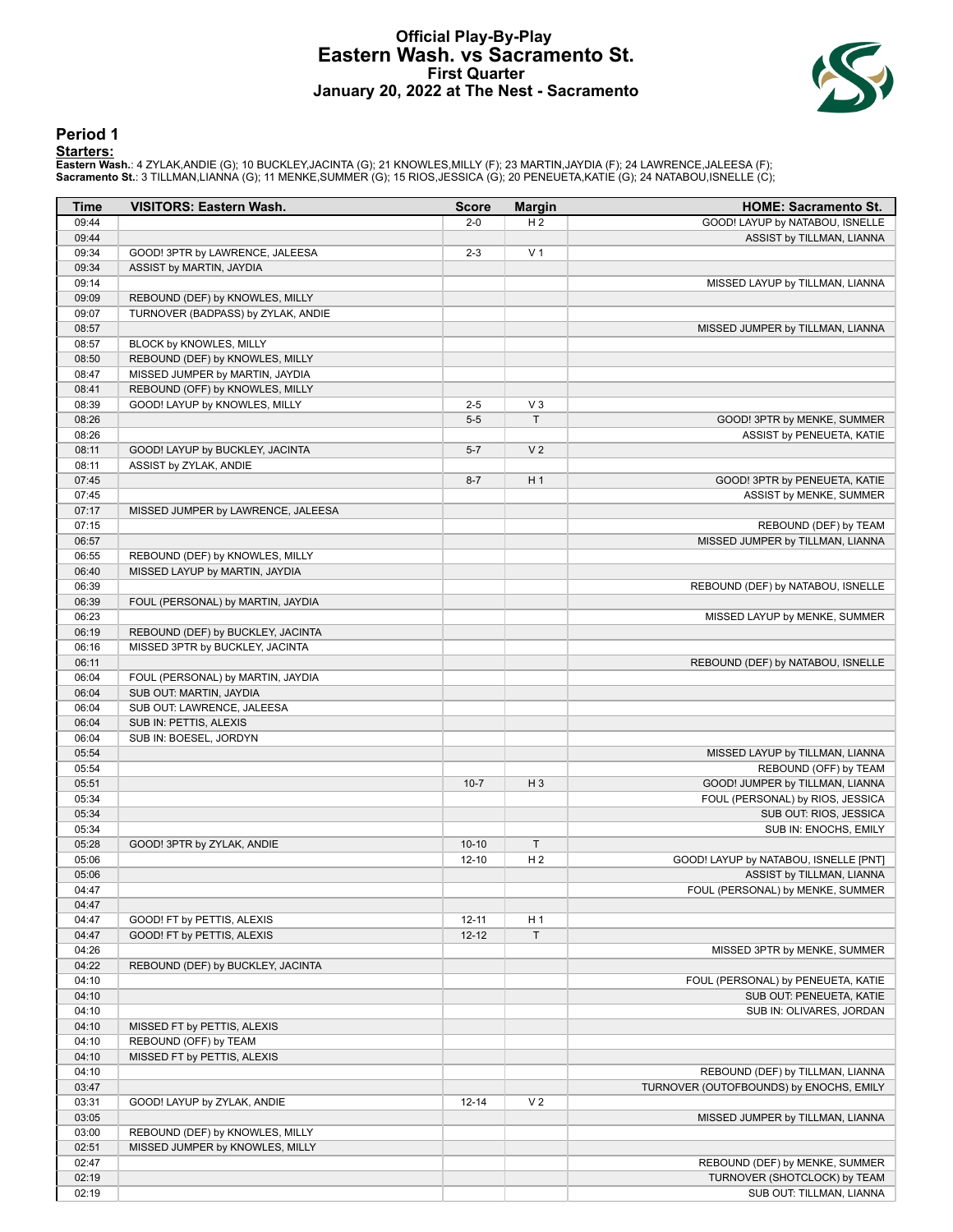| <b>Time</b> | <b>VISITORS: Eastern Wash.</b>     | <b>Score</b> | <b>Margin</b>  | <b>HOME: Sacramento St.</b>           |
|-------------|------------------------------------|--------------|----------------|---------------------------------------|
| 02:19       |                                    |              |                | SUB IN: CARRASCO, JAZMIN              |
| 02:19       | SUB OUT: PETTIS, ALEXIS            |              |                |                                       |
| 02:19       | SUB IN: LAWRENCE, JALEESA          |              |                |                                       |
| 02:06       | MISSED LAYUP by BOESEL, JORDYN     |              |                |                                       |
| 02:02       | REBOUND (OFF) by BUCKLEY, JACINTA  |              |                |                                       |
| 02:01       | MISSED LAYUP by BUCKLEY, JACINTA   |              |                |                                       |
| 01:52       | REBOUND (OFF) by BUCKLEY, JACINTA  |              |                |                                       |
| 01:52       | MISSED LAYUP by BUCKLEY, JACINTA   |              |                |                                       |
| 01:49       | REBOUND (OFF) by KNOWLES, MILLY    |              |                |                                       |
| 01:48       | MISSED LAYUP by KNOWLES, MILLY     |              |                |                                       |
| 01:45       |                                    |              |                | REBOUND (DEF) by NATABOU, ISNELLE     |
| 01:34       |                                    |              |                | MISSED 3PTR by ENOCHS, EMILY          |
| 01:29       | REBOUND (DEF) by ZYLAK, ANDIE      |              |                |                                       |
| 01:26       | TURNOVER (BADPASS) by ZYLAK, ANDIE |              |                |                                       |
| 01:26       | SUB OUT: BUCKLEY, JACINTA          |              |                |                                       |
| 01:26       | SUB IN: PETTIS, ALEXIS             |              |                |                                       |
| 01:00       |                                    | $14 - 14$    | T              | GOOD! LAYUP by NATABOU, ISNELLE [PNT] |
| 01:00       |                                    |              |                | ASSIST by CARRASCO, JAZMIN            |
| 00:48       | TURNOVER (BADPASS) by ZYLAK, ANDIE |              |                |                                       |
| 00:27       |                                    |              |                | MISSED LAYUP by MENKE, SUMMER         |
| 00:25       |                                    |              |                | REBOUND (OFF) by MENKE, SUMMER        |
| 00:25       | FOUL (PERSONAL) by KNOWLES, MILLY  |              |                |                                       |
| 00:25       | SUB OUT: BOESEL, JORDYN            |              |                |                                       |
| 00:25       | SUB IN: BUCKLEY, JACINTA           |              |                |                                       |
| 00:25       |                                    | $15 - 14$    | H <sub>1</sub> | GOOD! FT by MENKE, SUMMER             |
| 00:25       |                                    | $16-14$      | H <sub>2</sub> | GOOD! FT by MENKE, SUMMER             |
| 00:00       | MISSED JUMPER by BUCKLEY, JACINTA  |              |                |                                       |
| 00:00       | REBOUND (OFF) by KNOWLES, MILLY    |              |                |                                       |
| 00:00       | MISSED LAYUP by KNOWLES, MILLY     |              |                |                                       |
| 00:00       |                                    |              |                | BLOCK by NATABOU, ISNELLE             |
| 00:00       |                                    |              |                | REBOUND (DEF) by TEAM                 |

# **Eastern Wash. 14, Sacramento St. 16**

| <b>Points (This Period)</b> | <b>EWU</b>    | <b>SAC</b>    |
|-----------------------------|---------------|---------------|
| In the Paint                |               |               |
| Off Turns                   |               |               |
| 2nd Chance                  |               |               |
| Fast Break                  |               |               |
| Bench                       |               |               |
| Per Poss                    | 0.875<br>6/16 | 1.000<br>7/16 |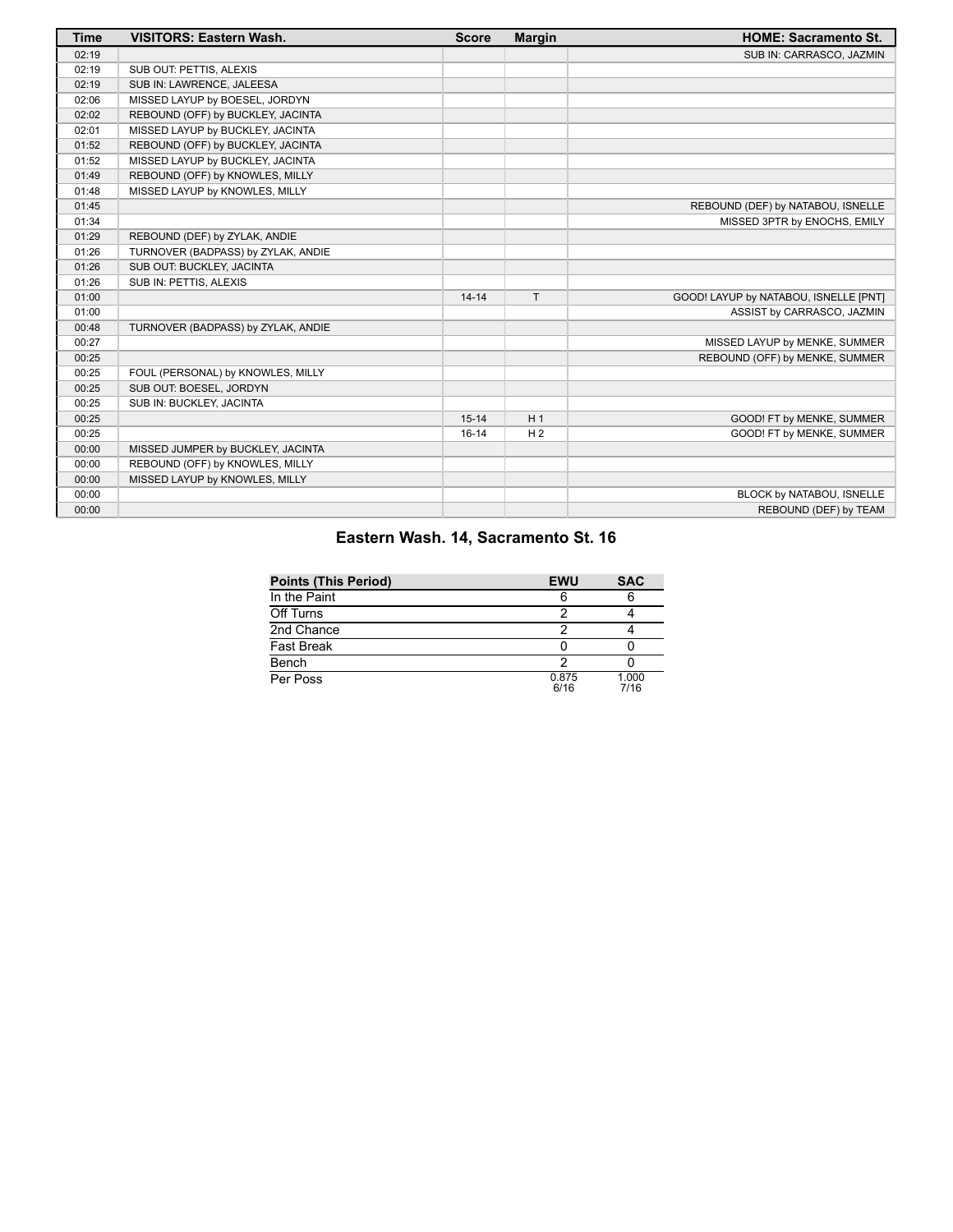#### **Official Box Score Eastern Wash. vs Sacramento St. Second Quarter Statistics Only January 20, 2022 at The Nest - Sacramento**



# **Eastern Wash. 12**

| No.               | Plaver                  | S  | Pts           | <b>FG</b> | 3FG     | <b>FT</b> | <b>OR</b> | <b>DR</b>    | TR | PF | A            | TO       | <b>Blk</b> | Stl      | Min      | $+/-$        |
|-------------------|-------------------------|----|---------------|-----------|---------|-----------|-----------|--------------|----|----|--------------|----------|------------|----------|----------|--------------|
| 04                | ZYLAK, ANDIE            | G  | 0             | $0 - 0$   | $0 - 0$ | $0 - 0$   | 0         | 0            | 0  | 0  | 0            |          | 0          | 0        | 8        | -9           |
| 10                | <b>BUCKLEY, JACINTA</b> | G  | 3             | $1 - 2$   | $1 - 1$ | $0-0$     |           |              | 2  |    | 0            | $\Omega$ | 0          | $\Omega$ | 9        | $-3$         |
| 21                | <b>KNOWLES, MILLY</b>   | F. | $\mathcal{P}$ | 1-4       | $0 - 0$ | $0 - 0$   | $\Omega$  |              | 1  | 0  | $\mathbf{0}$ | $\Omega$ | 0          | 0        | 10       | -6           |
| 23                | MARTIN, JAYDIA          | F  | 0             | $0 - 0$   | $0 - 0$ | $0 - 0$   | $\Omega$  | 0            | 0  | 0  | $\Omega$     | $\Omega$ | $\Omega$   | $\Omega$ | $\Omega$ | $\mathbf{0}$ |
| 24                | LAWRENCE, JALEESA       | F  | 5             | $2 - 2$   | $1 - 1$ | $0-0$     | 0         | 2            | 2  | 0  | 0            |          | 0          | 0        | 10       | -6           |
| 01                | PETTIS, ALEXIS          | G  | $\mathcal{P}$ | $1 - 5$   | $0 - 2$ | $0 - 0$   | 0         |              | 1  | 0  |              | 0        | 0          |          |          | $-3$         |
| 05                | <b>WARNS, DEVYNN</b>    | G  | 0             | $0 - 0$   | $0 - 0$ | $0 - 0$   | 0         | 0            | 0  | 0  | 0            | 0        | 0          | 0        | 0        | $\mathbf{0}$ |
| $12 \overline{ }$ | BOESEL, JORDYN          | G  | 0             | $0 - 1$   | $0 - 1$ | $0 - 0$   | $\Omega$  | 0            | 0  | 0  | $\mathbf{0}$ | $\Omega$ | 0          | 0        | 6        | $-3$         |
| 14                | <b>CUNILL, NURIA</b>    | F  | 0             | $0 - 0$   | $0 - 0$ | $0 - 0$   | 0         | $\Omega$     | 0  | 0  | 0            | $\Omega$ | 0          | 0        | 0        | $\mathbf{0}$ |
|                   | TEAM                    |    |               |           |         |           |           | $\mathbf{0}$ | 1  | 0  |              | 0        |            |          |          |              |
|                   | <b>TOTALS</b>           |    | $12-$         | $5 - 14$  | $2 - 5$ | $0 - 0$   | 2         | 5            |    |    |              | 2        | 0          |          | 50       |              |

| <b>Shooting By Period</b><br>Period | FG       | FG%        | 3FG      | 3FG%  | FT      | FT%   | Deadball Rebounds: 1,1 |
|-------------------------------------|----------|------------|----------|-------|---------|-------|------------------------|
| 3rd Qtr                             | $3 - 15$ | <b>20%</b> | $1 - 3$  | 33%   | $0 - 0$ | 0%    |                        |
| 4th Qtr                             | $6 - 20$ | 30%        | $4 - 8$  | 50%   | $0 - 0$ | 0%    |                        |
| 2nd Half                            | $5 - 14$ | 36%        | $2 - 5$  | 40%   | $0 - 0$ | 0%    |                        |
| 2nd Half                            | $9 - 35$ | 26%        | $5 - 11$ | 45%   | 0-0     | 0%    |                        |
| Game                                | 19-65    | 29.2%      | $9 - 19$ | 47.4% | $2 - 4$ | 50.0% |                        |

# **Sacramento St. 18**

| No. | Plaver               | S | <b>Pts</b>   | FG.     | 3FG     | <b>FT</b> | <b>OR</b> | <b>DR</b> | TR             | PF            | A        | TO | <b>Blk</b> | Stl | Min | $+/-$    |
|-----|----------------------|---|--------------|---------|---------|-----------|-----------|-----------|----------------|---------------|----------|----|------------|-----|-----|----------|
| 03  | TILLMAN, LIANNA      | G | 2            | 1-1     | $0 - 0$ | $0 - 0$   | 0         | 0         | 0              | 0             | 2        | ∩  |            | 0   |     | 3        |
| 11  | <b>MENKE, SUMMER</b> | G | 2            | $1 - 2$ | $0 - 0$ | $0 - 0$   | 0         | 2         | $\overline{2}$ | 0             | 0        |    | 0          |     | 10  | 6        |
| 15  | RIOS, JESSICA        | G | 0            | $0 - 0$ | $0 - 0$ | $0-0$     | 0         | 0         | 0              | 0             | 0        | 0  |            | 0   | 0   | 0        |
| 20  | PENEUETA, KATIE      | G | 6            | $2 - 5$ | $2 - 5$ | $0-0$     | 0         | 3         | 3              | 0             | 0        | 0  | 0          | 0   |     | 3        |
| 24  | NATABOU, ISNELLE     | С | 2            | 1-2     | $0 - 0$ | $0 - 0$   | 0         |           | 1              | 2             | 0        |    | 0          | 0   |     | 3        |
| 04  | CARRASCO, JAZMIN     | G | 3            | $1 - 3$ | $1 - 3$ | $0-0$     | 0         | 0         | 0              | 0             | 2        | 0  | 0          | 0   | 8   | 9        |
| 12  | <b>ENOCHS, EMILY</b> | G | 0            | $0 - 0$ | $0 - 0$ | $0 - 0$   | 0         | 0         | 0              | 0             |          | 0  | 0          | 0   | 3   | 3        |
| 23  | OLIVARES, JORDAN     | G | 3            | $1 - 1$ | $1 - 1$ | $0 - 0$   | 0         | 0         | 0              | 0             | 0        | 0  | 0          | 0   | 5   | $\Omega$ |
| 25  | FALKOWSKA, ALICJA    | С | <sup>0</sup> | $0 - 0$ | $0 - 0$ | $0 - 0$   |           |           | 2              | 0             | $\Omega$ | 0  | 0          | 0   | 3   | 3        |
|     | <b>TEAM</b>          |   |              |         |         |           | 0         | 0         | 0              | 0             |          | 0  |            |     |     |          |
|     | <b>TOTALS</b>        |   | 18           | 7-14    | $4 - 9$ | $0 - 0$   |           |           | 8              | $\mathcal{P}$ | 5        | 2  |            |     | 50  |          |

**Score 1st 2nd 3rd 4th TOT** EWU 14 12 7 16 **49** SAC 16 18 16 9 **59**

| <b>Shooting By Period</b><br>Period | FG        | FG%   | 3FG      | 3FG%  | FT       | FT%   | Deadball Rebounds: 4,1 |
|-------------------------------------|-----------|-------|----------|-------|----------|-------|------------------------|
| 3rd Qtr                             | 7-16      | 44%   | $1-5$    | 20%   | 1-4      | 25%   |                        |
| 4th Qtr                             | $2 - 10$  | 20%   | 1-6      | 17%   | $4 - 8$  | 50%   |                        |
| 2nd Half                            | 7-14      | 50%   | $4-9$    | 44%   | $0 - 0$  | $0\%$ |                        |
| 2nd Half                            | $9 - 26$  | 35%   | $2 - 11$ | 18%   | $5 - 12$ | 42%   |                        |
| Game                                | $22 - 55$ | 40.0% | $8-24$   | 33.3% | 7-14     | 50.0% |                        |

**Points (This Period) EWU SAC** In the Paint  $\overline{6}$ 

Start Time: **10:00 PM ET** End Time: **11:35 PM ET** Game Duration: **1:34** Conference Game;

Attendance: **158**

Game Notes: Officials: **InFini Robinson, Tyler Trimble, McCall Judd**

| Off Turns         | 5             | 5             |
|-------------------|---------------|---------------|
| 2nd Chance        | 2             |               |
| <b>Fast Break</b> |               |               |
| Bench             | 2             | 6             |
| Per Poss          | 0.857<br>5/14 | 1.200<br>7/15 |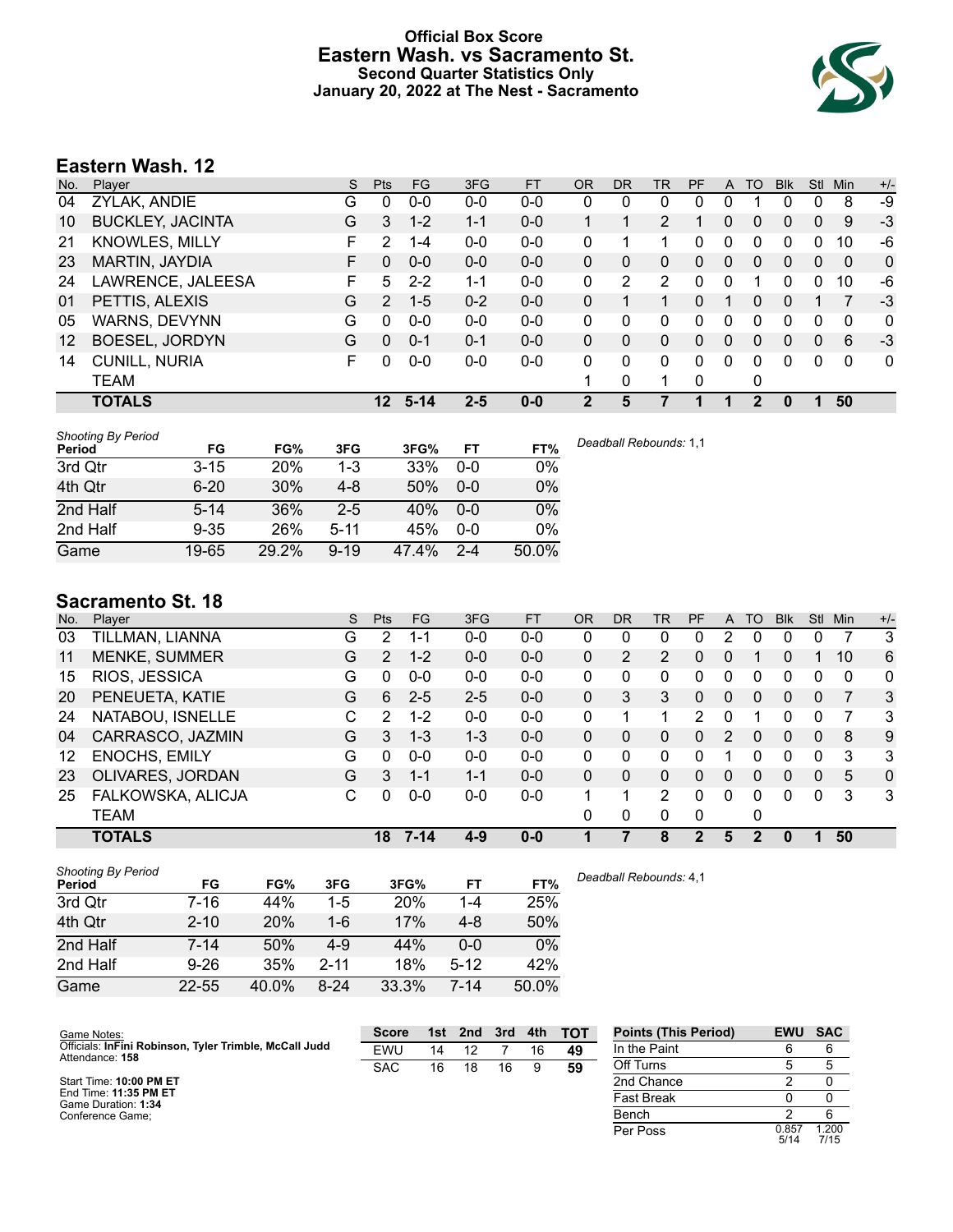#### **Official Play-By-Play Eastern Wash. vs Sacramento St. Second Quarter January 20, 2022 at The Nest - Sacramento**



#### **Period 2**

#### **Starters:**

Eastern Wash.: 4 ZYLAK,ANDIE (G); 10 BUCKLEY,JACINTA (G); 21 KNOWLES,MILLY (F); 23 MARTIN,JAYDIA (F); 24 LAWRENCE,JALEESA (F);<br>**Sacramento St.**: 3 TILLMAN,LIANNA (G); 11 MENKE,SUMMER (G); 15 RIOS,JESSICA (G); 20 PENEUETA,K

| Time           | <b>VISITORS: Eastern Wash.</b>                                          | <b>Score</b> | <b>Margin</b>  | <b>HOME: Sacramento St.</b>              |
|----------------|-------------------------------------------------------------------------|--------------|----------------|------------------------------------------|
| 09:32          |                                                                         |              |                | MISSED LAYUP by NATABOU, ISNELLE         |
| 09:28          | REBOUND (DEF) by PETTIS, ALEXIS                                         |              |                |                                          |
| 09:15          | MISSED JUMPER by KNOWLES, MILLY                                         |              |                |                                          |
| 09:11          | REBOUND (OFF) by BUCKLEY, JACINTA                                       |              |                |                                          |
| 08:58          | GOOD! LAYUP by KNOWLES, MILLY                                           | $16-16$      | T              |                                          |
| 08:24          |                                                                         | 19-16        | $H_3$          | GOOD! 3PTR by OLIVARES, JORDAN           |
| 08:24          |                                                                         |              |                | ASSIST by ENOCHS, EMILY                  |
| 08:10          | TURNOVER (BADPASS) by ZYLAK, ANDIE                                      |              |                |                                          |
| 08:10          |                                                                         |              |                | STEAL by MENKE, SUMMER                   |
| 07:50<br>07:50 |                                                                         | $21 - 16$    | H <sub>5</sub> | GOOD! LAYUP by MENKE, SUMMER             |
| 07:29          | MISSED LAYUP by PETTIS, ALEXIS                                          |              |                | ASSIST by CARRASCO, JAZMIN               |
| 07:27          | REBOUND (OFF) by TEAM                                                   |              |                |                                          |
| 07:27          |                                                                         |              |                | SUB OUT: CARRASCO, JAZMIN                |
| 07:27          |                                                                         |              |                | SUB OUT: ENOCHS, EMILY                   |
| 07:27          |                                                                         |              |                | SUB IN: TILLMAN, LIANNA                  |
| 07:27          |                                                                         |              |                | SUB IN: PENEUETA, KATIE                  |
| 07:27          | SUB OUT: ZYLAK, ANDIE                                                   |              |                |                                          |
| 07:27          | SUB IN: BOESEL, JORDYN                                                  |              |                |                                          |
| 07:24          | MISSED JUMPER by PETTIS, ALEXIS                                         |              |                |                                          |
| 07:21          |                                                                         |              |                | REBOUND (DEF) by MENKE, SUMMER           |
| 07:05          |                                                                         |              |                | FOUL (OFF) by NATABOU, ISNELLE           |
| 07:05          |                                                                         |              |                | TURNOVER (OFFENSIVE) by NATABOU, ISNELLE |
| 06:59          | GOOD! 3PTR by BUCKLEY, JACINTA                                          | $21-19$      | H <sub>2</sub> |                                          |
| 06:39          |                                                                         |              |                | TURNOVER (LOSTBALL) by MENKE, SUMMER     |
| 06:39          | STEAL by PETTIS, ALEXIS                                                 |              |                |                                          |
| 06:22          | GOOD! LAYUP by PETTIS, ALEXIS                                           | $21 - 21$    | T              |                                          |
| 05:59<br>05:46 |                                                                         | $23 - 21$    | H <sub>2</sub> | GOOD! JUMPER by NATABOU, ISNELLE         |
| 05:42          | MISSED 3PTR by PETTIS, ALEXIS                                           |              |                | REBOUND (DEF) by PENEUETA, KATIE         |
| 05:30          | FOUL (PERSONAL) by BUCKLEY, JACINTA                                     |              |                |                                          |
| 05:30          |                                                                         |              |                | SUB OUT: OLIVARES, JORDAN                |
| 05:30          |                                                                         |              |                | SUB IN: CARRASCO, JAZMIN                 |
| 05:30          | SUB OUT: PETTIS, ALEXIS                                                 |              |                |                                          |
| 05:30          | SUB IN: ZYLAK, ANDIE                                                    |              |                |                                          |
| 05:26          |                                                                         |              |                | MISSED LAYUP by MENKE, SUMMER            |
| 05:20          | REBOUND (DEF) by BUCKLEY, JACINTA                                       |              |                |                                          |
| 05:17          | MISSED 3PTR by BOESEL, JORDYN                                           |              |                |                                          |
| 05:07          |                                                                         |              |                | REBOUND (DEF) by PENEUETA, KATIE         |
| 04:52          |                                                                         | $26 - 21$    | H <sub>5</sub> | GOOD! 3PTR by PENEUETA, KATIE            |
| 04:52          |                                                                         |              |                | ASSIST by CARRASCO, JAZMIN               |
| 04:21          | GOOD! LAYUP by LAWRENCE, JALEESA                                        | 26-23        | $H_3$          |                                          |
| 04:06          |                                                                         | 28-23        | H <sub>5</sub> | GOOD! JUMPER by TILLMAN, LIANNA [PNT]    |
| 03:49          | MISSED JUMPER by KNOWLES, MILLY                                         |              |                |                                          |
| 03:45          |                                                                         |              |                | REBOUND (DEF) by MENKE, SUMMER           |
| 03:32<br>03:27 |                                                                         |              |                | MISSED 3PTR by CARRASCO, JAZMIN          |
| 03:16          | REBOUND (DEF) by LAWRENCE, JALEESA<br>MISSED JUMPER by BUCKLEY, JACINTA |              |                |                                          |
| 03:12          |                                                                         |              |                | REBOUND (DEF) by NATABOU, ISNELLE        |
| 02:58          |                                                                         |              |                | MISSED 3PTR by PENEUETA, KATIE           |
| 02:55          | REBOUND (DEF) by KNOWLES, MILLY                                         |              |                |                                          |
| 02:35          |                                                                         |              |                | FOUL (PERSONAL) by NATABOU, ISNELLE      |
| 02:35          |                                                                         |              |                |                                          |
| 02:35          |                                                                         |              |                | SUB OUT: NATABOU, ISNELLE                |
| 02:35          |                                                                         |              |                | SUB IN: FALKOWSKA, ALICJA                |
| 02:35          | SUB OUT: BUCKLEY, JACINTA                                               |              |                |                                          |
| 02:35          | SUB IN: PETTIS, ALEXIS                                                  |              |                |                                          |
| 02:29          | MISSED 3PTR by PETTIS, ALEXIS                                           |              |                |                                          |
| 02:26          |                                                                         |              |                | REBOUND (DEF) by PENEUETA, KATIE         |
| 02:06          |                                                                         | $31 - 23$    | H <sub>8</sub> | GOOD! 3PTR by PENEUETA, KATIE            |
| 02:06          |                                                                         |              |                | ASSIST by TILLMAN, LIANNA                |
| 01:47          | TURNOVER (TRAVEL) by LAWRENCE, JALEESA                                  |              |                |                                          |
| 01:47          | SUB OUT: BOESEL, JORDYN                                                 |              |                |                                          |
| 01:47          | SUB IN: BUCKLEY, JACINTA                                                |              |                |                                          |
| 01:36          |                                                                         | 34-23        | H 11           | GOOD! 3PTR by CARRASCO, JAZMIN           |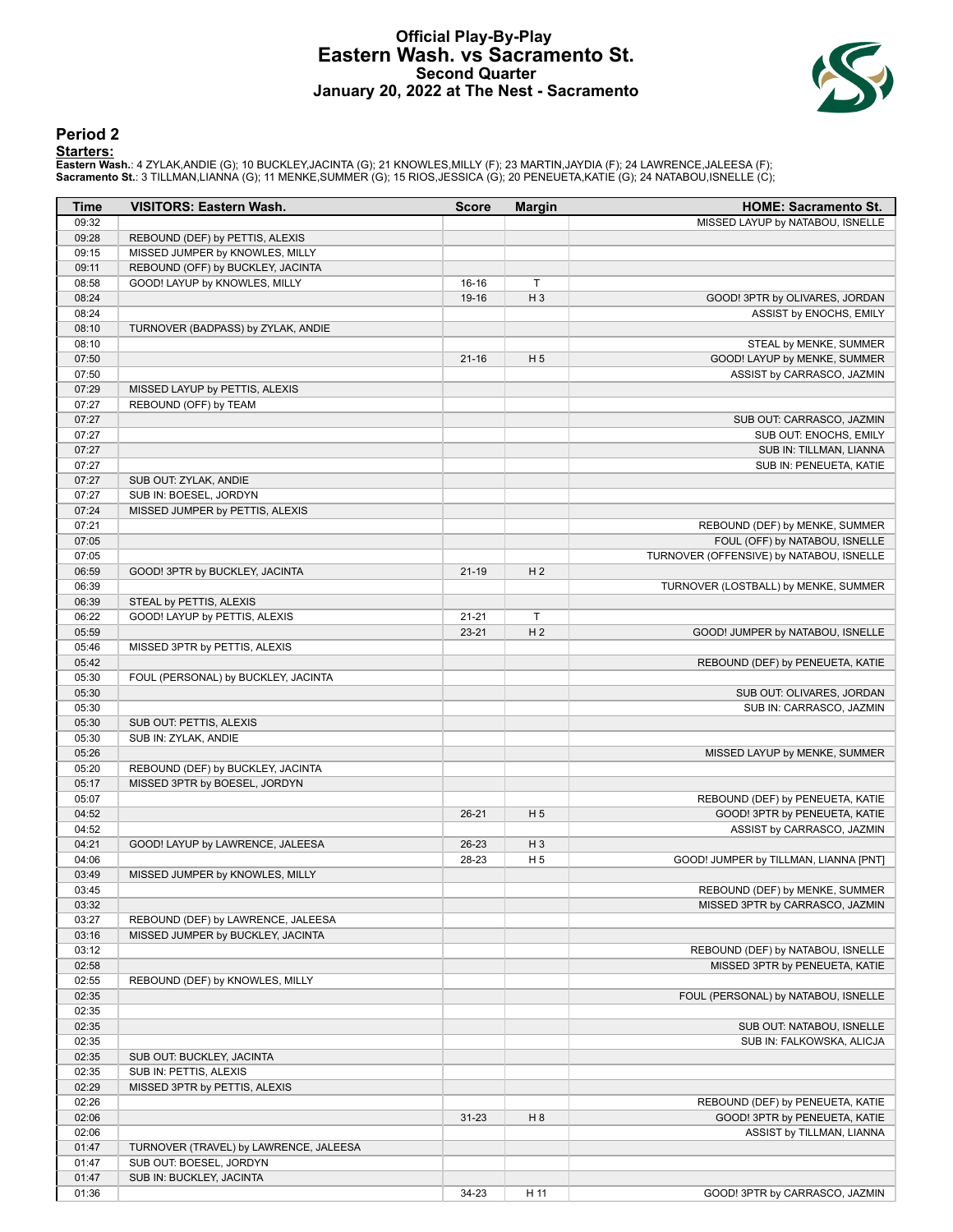| Time  | <b>VISITORS: Eastern Wash.</b>     | <b>Score</b> | <b>Margin</b> | <b>HOME: Sacramento St.</b>        |
|-------|------------------------------------|--------------|---------------|------------------------------------|
| 01:36 |                                    |              |               | ASSIST by TILLMAN, LIANNA          |
| 01:31 | TIMEOUT 30SEC                      |              |               |                                    |
| 01:16 | MISSED LAYUP by KNOWLES, MILLY     |              |               |                                    |
| 01:12 |                                    |              |               | REBOUND (DEF) by FALKOWSKA, ALICJA |
| 00:46 |                                    |              |               | MISSED 3PTR by CARRASCO, JAZMIN    |
| 00:43 | REBOUND (DEF) by LAWRENCE, JALEESA |              |               |                                    |
| 00:23 | GOOD! 3PTR by LAWRENCE, JALEESA    | $34 - 26$    | H8            |                                    |
| 00:23 | ASSIST by PETTIS, ALEXIS           |              |               |                                    |
| 00:02 |                                    |              |               | MISSED 3PTR by PENEUETA, KATIE     |
| 00:00 |                                    |              |               | MISSED 3PTR by PENEUETA, KATIE     |
| 00:00 |                                    |              |               | REBOUND (OFF) by TEAM              |
| 00:00 |                                    |              |               | REBOUND (OFF) by FALKOWSKA, ALICJA |

# **Eastern Wash. 26, Sacramento St. 34**

| <b>Points (This Period)</b> | <b>EWU</b>    | <b>SAC</b>    |
|-----------------------------|---------------|---------------|
| In the Paint                |               |               |
| Off Turns                   | 5             |               |
| 2nd Chance                  |               |               |
| <b>Fast Break</b>           |               |               |
| Bench                       |               |               |
| Per Poss                    | 0.857<br>5/14 | 1.200<br>7/15 |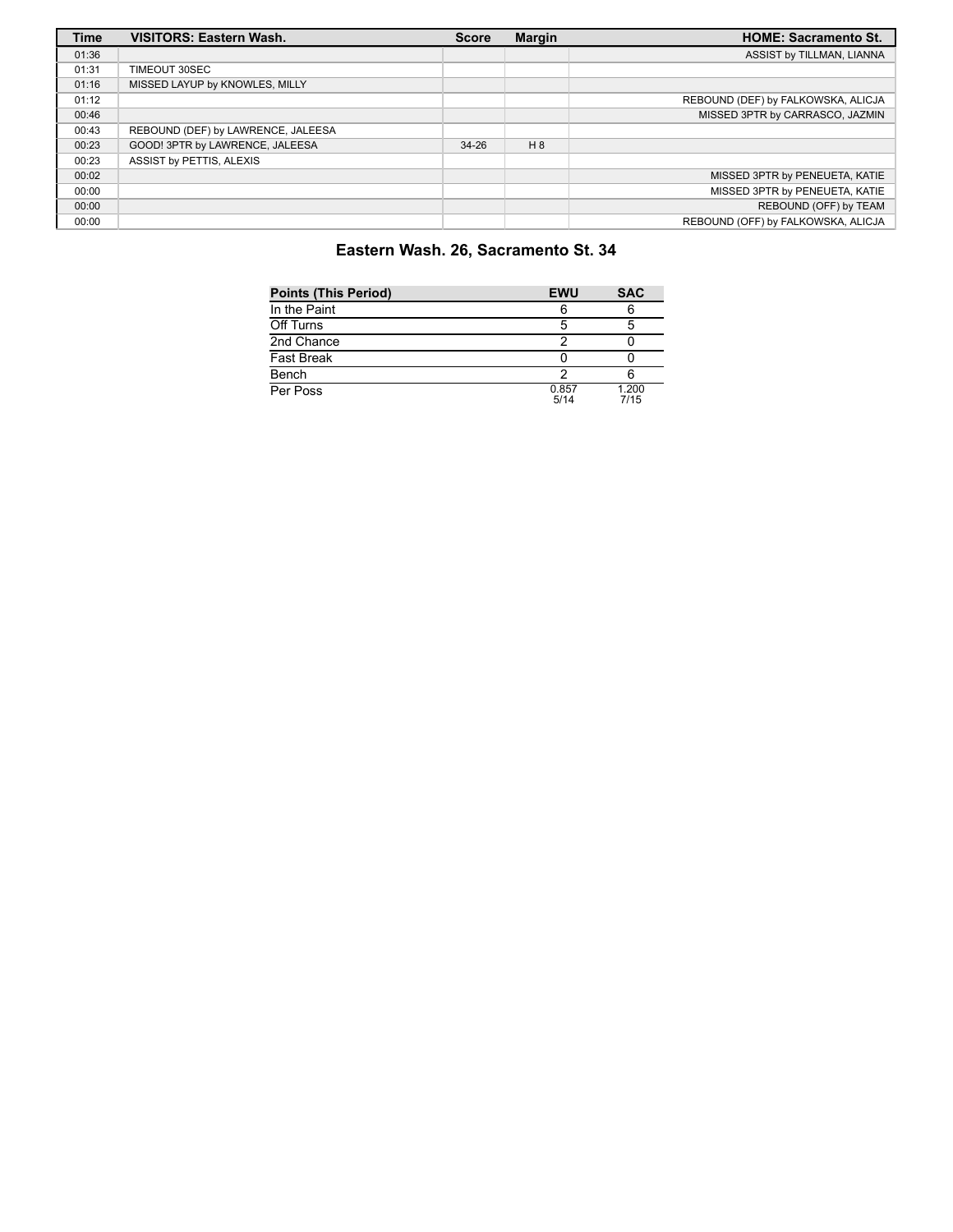### **Official Box Score Eastern Wash. vs Sacramento St. Second Half Statistics Only January 20, 2022 at The Nest - Sacramento**



# **Eastern Wash. 23**

| No. | Plaver                  | S  | <b>Pts</b> | <b>FG</b>  | 3FG     | <b>FT</b> | <b>OR</b> | <b>DR</b> | <b>TR</b>      | PF | A  | TO | <b>B</b> lk | Stl | Min | $+/-$ |
|-----|-------------------------|----|------------|------------|---------|-----------|-----------|-----------|----------------|----|----|----|-------------|-----|-----|-------|
| 01  | PETTIS, ALEXIS          | G  | 0          | $0 - 4$    | $0 - 0$ | $0 - 0$   |           | 3         | 4              |    |    | 0  | 0           | 0   | 9   | 3     |
| 04  | ZYLAK, ANDIE            | G  | 0          | $0 - 1$    | $0 - 0$ | $0 - 0$   | 0         | 3         | 3              |    |    |    | 0           | 0   | 13  | $-10$ |
| 05  | WARNS, DEVYNN           | G  | 0          | $0 - 0$    | $0 - 0$ | $0 - 0$   | 0         | 0         | $\Omega$       | 0  | 0  | 0  | 0           | 0   | 3   | 1     |
| 10  | <b>BUCKLEY, JACINTA</b> | G  | 10         | $4 - 7$    | $2 - 3$ | $0 - 0$   |           |           | $\overline{2}$ | 4  | 0  |    |             | 2   | 16  | -6    |
| 12  | BOESEL, JORDYN          | G  | 3          | $1 - 2$    | $1-2$   | $0 - 0$   | 0         | 3         | 3              |    | 0  | 0  | 0           | 0   | 9   | 8     |
| 14  | <b>CUNILL, NURIA</b>    | F. | $\Omega$   | $0 - 0$    | $0 - 0$ | $0 - 0$   | 0         | 0         | 0              | 0  | 0  | 0  | 0           | 0   | 2   | $-4$  |
| 21  | <b>KNOWLES, MILLY</b>   | F. | 0          | $0 - 3$    | $0 - 0$ | $0 - 0$   |           | 0         |                | 0  |    | 2  |             |     | 13  | -5    |
| 23  | MARTIN, JAYDIA          | F. |            | $5 \t2-13$ | $1 - 5$ | $0 - 0$   | 2         | 3         | 5              | 0  |    | 2  | $\Omega$    |     | 20  | $-2$  |
| 24  | LAWRENCE, JALEESA       | F. | 5          | $2 - 5$    | $1 - 1$ | $0 - 0$   | 2         | 2         | 4              | 2  |    | 2  | 0           | 0   | 15  | 5     |
|     | <b>TEAM</b>             |    | 0          | $0 - 0$    | $0 - 0$ | $0 - 0$   | 3         | 0         | 3              | 0  | 0  | 0  | 0           | 0   | 0   |       |
|     | <b>TOTALS</b>           |    | 23         | $9 - 35$   | $5-11$  | $0 - 0$   | 10        | 15        | 25             | 9  | 5. | 8  | 2           | 4   | 100 |       |

| <b>Shooting By Period</b><br>Period | FG       | FG%        | 3FG      | 3FG% | FT      | FT%   | Deadball Rebounds: 1,1<br>Last FG Half: EWU 4th-00:43 |
|-------------------------------------|----------|------------|----------|------|---------|-------|-------------------------------------------------------|
| 3rd Qtr                             | $3 - 15$ | <b>20%</b> | $1 - 3$  | 33%  | $0 - 0$ | $0\%$ |                                                       |
| 4th Qtr                             | $6 - 20$ | 30%        | 4-8      | 50%  | $0 - 0$ | 0%    |                                                       |
| 2nd Half                            | $9 - 35$ | 26%        | $5 - 11$ | 45%  | $0 - 0$ | 0%    |                                                       |
| Game                                | 19-65    | 29.2%      | $9 - 19$ | 474% | $2 - 4$ | 50.0% |                                                       |

# **Sacramento St. 25**

| No.               | Plaver               | S | <b>Pts</b> | FG       | 3FG      | <b>FT</b> | <b>OR</b> | <b>DR</b> | TR | PF | A        | TO | <b>Blk</b> | Stl | Min   | $+/-$          |
|-------------------|----------------------|---|------------|----------|----------|-----------|-----------|-----------|----|----|----------|----|------------|-----|-------|----------------|
| 03                | TILLMAN, LIANNA      | G | 6          | $3 - 10$ | $0 - 3$  | $0 - 2$   | 0         | 3         | 3  |    | 3        | 2  |            | 0   | 17    | 4              |
| 04                | CARRASCO, JAZMIN     | G | 0          | $0 - 3$  | $0 - 1$  | $0 - 0$   | 0         | 0         | 0  | 0  | 0        | 0  | 0          | 0   | 3     | $-2$           |
| 11                | <b>MENKE, SUMMER</b> | G |            | $2 - 3$  | $1 - 1$  | $2-6$     | 1.        | 0         | 1  | 2  | 0        |    | 0          | 0   | 20    | $\overline{2}$ |
| $12 \overline{ }$ | <b>ENOCHS, EMILY</b> | G | 0          | $0 - 1$  | $0 - 1$  | $0 - 0$   | 0         | 0         | 0  | 0  |          | 0  | 0          |     | 11    | 7              |
| 15                | RIOS, JESSICA        | G | 0          | $0 - 1$  | $0 - 1$  | $0 - 0$   | 0         | 2         | 2  |    | 0        | O  |            | 0   | 9     | $-2$           |
| <b>20</b>         | PENEUETA, KATIE      | G | 0          | $0 - 1$  | $0 - 1$  | $0 - 0$   |           | 2         | 3  | 0  |          |    | 0          | 0   | 6     | $\mathbf{1}$   |
| -23               | OLIVARES, JORDAN     | G | 3          | $1 - 3$  | 1-3      | $0 - 0$   | 0         |           |    |    | 0        | 0  |            | 2   | 14    | $-2$           |
| 24                | NATABOU, ISNELLE     | C | 9          | $3 - 4$  | $0 - 0$  | $3 - 4$   | 2         |           | 9  |    | $\Omega$ | 0  | $\Omega$   |     | 17    | $\overline{4}$ |
| 25                | FALKOWSKA, ALICJA    | C | 0          | $0 - 0$  | $0 - 0$  | $0 - 0$   | $\Omega$  |           |    | 0  | 0        | 0  |            |     | 3     | $-2$           |
|                   | <b>TEAM</b>          |   | 0          | $0 - 0$  | $0 - 0$  | $0 - 0$   | 1         | 0         |    | 0  | 0        | 0  | 0          | 0   | 0     |                |
|                   | <b>TOTALS</b>        |   | 25         | $9 - 26$ | $2 - 11$ | $5 - 12$  | 5         | 16        | 21 | 6  | 5        | 4  | 3          |     | 5 100 |                |

| <b>Shooting By Period</b><br>Period | FG        | FG%   | 3FG      | 3FG%  | FТ      | FT%   |
|-------------------------------------|-----------|-------|----------|-------|---------|-------|
| 3rd Qtr                             | 7-16      | 44%   | $1-5$    | 20%   | $1 - 4$ | 25%   |
| 4th Qtr                             | $2 - 10$  | 20%   | 1-6      | 17%   | 4-8     | 50%   |
| 2nd Half                            | $9 - 26$  | 35%   | $2 - 11$ | 18%   | $5-12$  | 42%   |
| Game                                | $22 - 55$ | 40.0% | 8-24     | 33.3% | 7-14    | 50.0% |

*Deadball Rebounds:* 4,1 *Last FG Half:* SAC 4th-08:07

| Game Notes:                                            | <b>Score</b> | 1st l | 2nd | 3rd | 4th | <b>TOT</b> | <b>Points from (This Period)</b> |    | <b>EWU SAC</b> |
|--------------------------------------------------------|--------------|-------|-----|-----|-----|------------|----------------------------------|----|----------------|
| Officials: InFini Robinson, Tyler Trimble, McCall Judd | <b>EWU</b>   | 14    |     |     | 16  | 49         | In the Paint                     |    | 10             |
| Attendance: 158                                        | <b>SAC</b>   | 16    | 18  | 16  |     | 59         | Off Turns                        |    |                |
| Start Time: 10:00 PM ET                                |              |       |     |     |     |            | 2nd Chance                       | 10 |                |
| End Time: 11:35 PM ET<br>Game Duration: 1:34           |              |       |     |     |     |            | <b>Fast Break</b>                |    |                |
| Conference Game:                                       |              |       |     |     |     |            | Bench                            |    |                |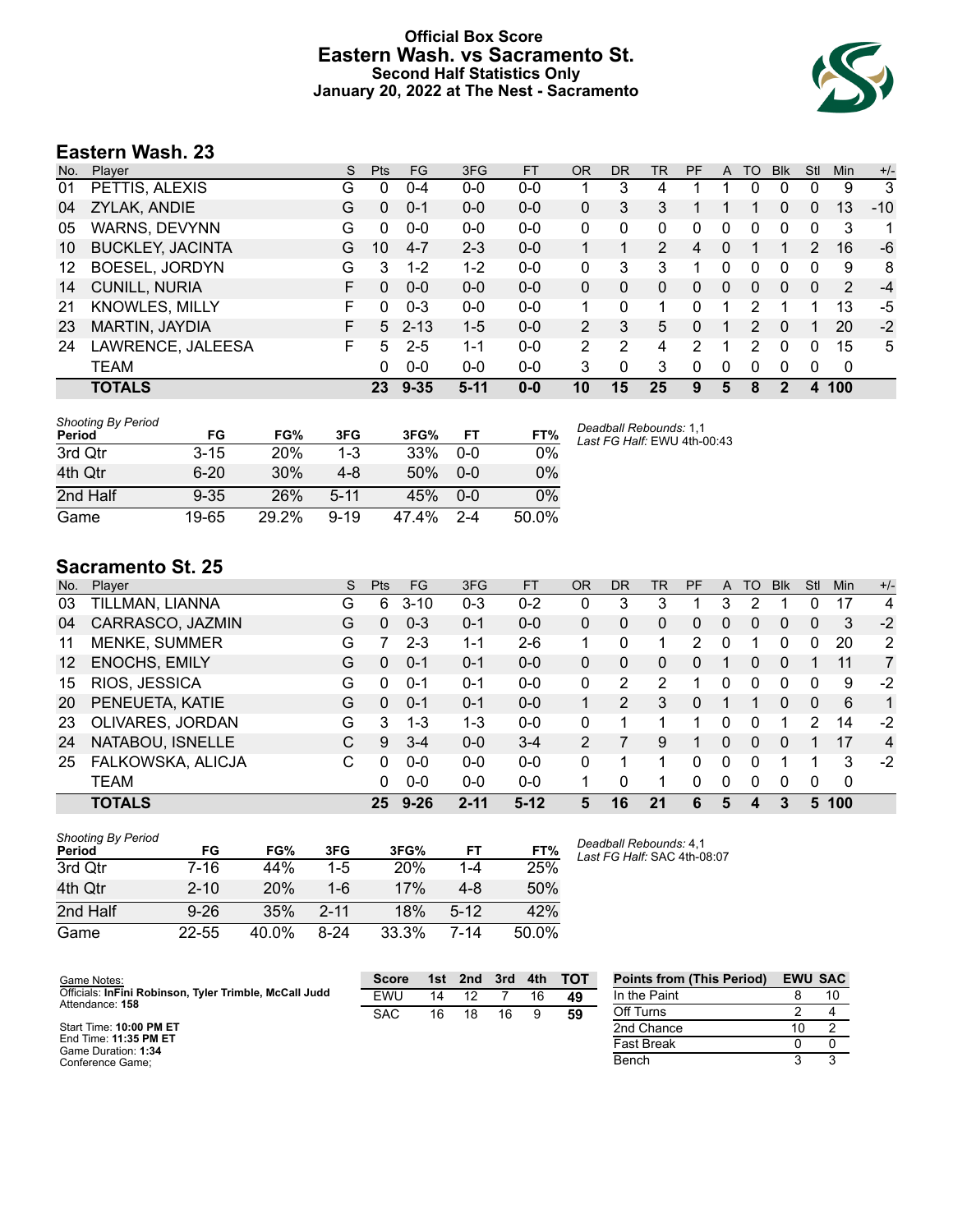#### **Official Box Score Eastern Wash. vs Sacramento St. Third Quarter Statistics Only January 20, 2022 at The Nest - Sacramento**



# **Eastern Wash. 23**

| No. | Plaver                  | S | <b>Pts</b> | <b>FG</b> | 3FG     | <b>FT</b> | <b>OR</b> | <b>DR</b>    | TR | PF | A        | TO       | <b>Blk</b>    | Stl          | Min | $+/-$        |
|-----|-------------------------|---|------------|-----------|---------|-----------|-----------|--------------|----|----|----------|----------|---------------|--------------|-----|--------------|
| 04  | ZYLAK, ANDIE            | G | 0          | $0 - 1$   | $0 - 0$ | $0-0$     | 0         | 3            | 3  | 0  |          | 0        | 0             | 0            | -9  | -9           |
| 10  | <b>BUCKLEY, JACINTA</b> | G | 5          | $2 - 4$   | $1 - 1$ | $0-0$     | 0         |              |    |    | 0        |          |               |              | 8   | $-11$        |
| 21  | <b>KNOWLES, MILLY</b>   | F | 0          | $0 - 2$   | $0 - 0$ | $0 - 0$   | $\Omega$  | 0            | 0  | 0  | 0        | 0        |               |              | 8   | -5           |
| 23  | MARTIN, JAYDIA          | F | 0          | $0 - 5$   | $0 - 2$ | $0 - 0$   | 1         | 0            | 1  | 0  | $\Omega$ | 2        | 0             | 0            | 10  | -9           |
| 24  | LAWRENCE, JALEESA       | F | 2          | $1 - 2$   | $0-0$   | $0 - 0$   | 0         | 0            | 0  | U  | 0        | 2        | 0             | 0            | 8   | -4           |
| 01  | PETTIS, ALEXIS          | G | 0          | $0 - 1$   | $0 - 0$ | $0 - 0$   |           | 0            | 1  | 0  | 0        | 0        | 0             | 0            | 3   | $-5$         |
| 05  | <b>WARNS, DEVYNN</b>    | G | 0          | $0 - 0$   | $0 - 0$ | $0 - 0$   | 0         | 0            | 0  | 0  | 0        | 0        | 0             | 0            |     | $\mathbf{0}$ |
| 12  | BOESEL, JORDYN          | G | 0          | $0 - 0$   | $0 - 0$ | $0 - 0$   | 0         | 0            | 0  |    | 0        | $\Omega$ | 0             | $\mathbf{0}$ |     | 2            |
| 14  | <b>CUNILL, NURIA</b>    | F | 0          | $0 - 0$   | $0 - 0$ | $0 - 0$   | 0         | 0            | 0  | 0  | 0        | $\Omega$ | 0             | 0            | 2   | -4           |
|     | TEAM                    |   |            |           |         |           | 2         | $\mathbf{0}$ | 2  | 0  |          | 0        |               |              |     |              |
|     | <b>TOTALS</b>           |   |            | $3 - 15$  | $1 - 3$ | $0 - 0$   | 4         | 4            | 8  | 2  |          | 5        | $\mathcal{P}$ | 2            | 50  |              |

| <b>Shooting By Period</b><br>Period | FG    | FG%   | 3FG      | 3FG%  | FТ      | FT%   | Deadball Rebounds: 1,1 |
|-------------------------------------|-------|-------|----------|-------|---------|-------|------------------------|
| 2nd Half                            | ი ი   | 0%    | ი ი      | 0%    | $0 - 0$ | 0%    |                        |
| Game                                | 19-65 | 29.2% | $9 - 19$ | 47.4% | $2 - 4$ | 50.0% |                        |

# **Sacramento St. 25**

| No. | Plaver               | S | <b>Pts</b> | <b>FG</b> | 3FG     | <b>FT</b> | <b>OR</b> | DR | TR             | PF | A        | TO           | <b>Blk</b> | Stl      | Min | $+/-$          |
|-----|----------------------|---|------------|-----------|---------|-----------|-----------|----|----------------|----|----------|--------------|------------|----------|-----|----------------|
| 03  | TILLMAN, LIANNA      | G | 6          | $3-6$     | $0 - 1$ | $0-0$     | 0         | 3  | 3              |    | 3        | 0            | 0          | 0        |     | 11             |
| 11  | <b>MENKE, SUMMER</b> | G | 5          | $2 - 2$   | $1 - 1$ | $0 - 2$   |           | 0  |                |    | 0        |              | 0          | 0        | 10  | 9              |
| 15  | RIOS, JESSICA        | G | 0          | $0 - 0$   | $0-0$   | $0-0$     | 0         |    | 1              | 0  | 0        | 0            | $\Omega$   | 0        | 4   | 5              |
| 20  | PENEUETA, KATIE      | G | 0          | $0 - 0$   | $0 - 0$ | $0 - 0$   |           |    | $\overline{2}$ | 0  | 0        |              | 0          | 0        | 4   | 2              |
| 24  | NATABOU, ISNELLE     | С | 5          | $2 - 3$   | $0 - 0$ | $1 - 2$   | 2         |    | 3              | 0  | 0        | 0            |            |          |     | 11             |
| 04  | CARRASCO, JAZMIN     | G | 0          | $0 - 3$   | $0 - 1$ | $0 - 0$   | 0         | 0  | 0              | 0  | 0        | 0            | 0          | $\Omega$ | 3   | $-2$           |
| 12  | <b>ENOCHS, EMILY</b> | G | 0          | $0 - 0$   | $0 - 0$ | $0 - 0$   | 0         | 0  | 0              | 0  | 0        | <sup>0</sup> | 0          |          | 6   | 7              |
| 23  | OLIVARES, JORDAN     | G | 0          | $0 - 2$   | $0 - 2$ | $0 - 0$   | 0         |    |                |    | $\Omega$ | $\Omega$     | 0          |          | 6   | $\overline{4}$ |
| 25  | FALKOWSKA, ALICJA    | C | U          | $0 - 0$   | $0-0$   | $0 - 0$   | $\Omega$  |    | 1              | 0  | 0        | <sup>0</sup> | 1          | 1        | 3   | $-2$           |
|     | TEAM                 |   |            |           |         |           |           | 0  | 1              | 0  |          | 0            |            |          |     |                |
|     | <b>TOTALS</b>        |   | 16         | 7-16      | $1 - 5$ | $1 - 4$   | 5         | 8  | 13             | 3  | 3        | 2            | я          |          | 50  |                |

| <b>Shooting By Period</b><br>Period | FG        | FG%   | 3FG    | 3FG%  | FT   | FT%   |
|-------------------------------------|-----------|-------|--------|-------|------|-------|
| 2nd Half                            | 0-0       | 0%    | ი-ი    | 2%    | 0-0  | 0%    |
| Game                                | $22 - 55$ | 40.0% | $8-24$ | 33.3% | 7-14 | 50.0% |

*Deadball Rebounds:* 4,1

| Game Notes:                                                               | <b>Score</b> |    | 1st 2nd | 3rd | 4th | <b>TOT</b> | <b>Points (This Period)</b> | <b>EWU</b>    | SAC           |
|---------------------------------------------------------------------------|--------------|----|---------|-----|-----|------------|-----------------------------|---------------|---------------|
| Officials: InFini Robinson, Tyler Trimble, McCall Judd<br>Attendance: 158 | EWU          | 14 |         |     | 16  | 49         | In the Paint                |               |               |
|                                                                           | <b>SAC</b>   | 16 | 18      | 16  | 9   | 59         | Off Turns                   |               | 4             |
| Start Time: 10:00 PM ET                                                   |              |    |         |     |     |            | 2nd Chance                  |               |               |
| End Time: 11:35 PM ET<br>Game Duration: 1:34                              |              |    |         |     |     |            | <b>Fast Break</b>           |               |               |
| Conference Game;                                                          |              |    |         |     |     |            | Bench                       |               |               |
|                                                                           |              |    |         |     |     |            | Per Poss                    | 0.438<br>3/16 | 1.067<br>8/15 |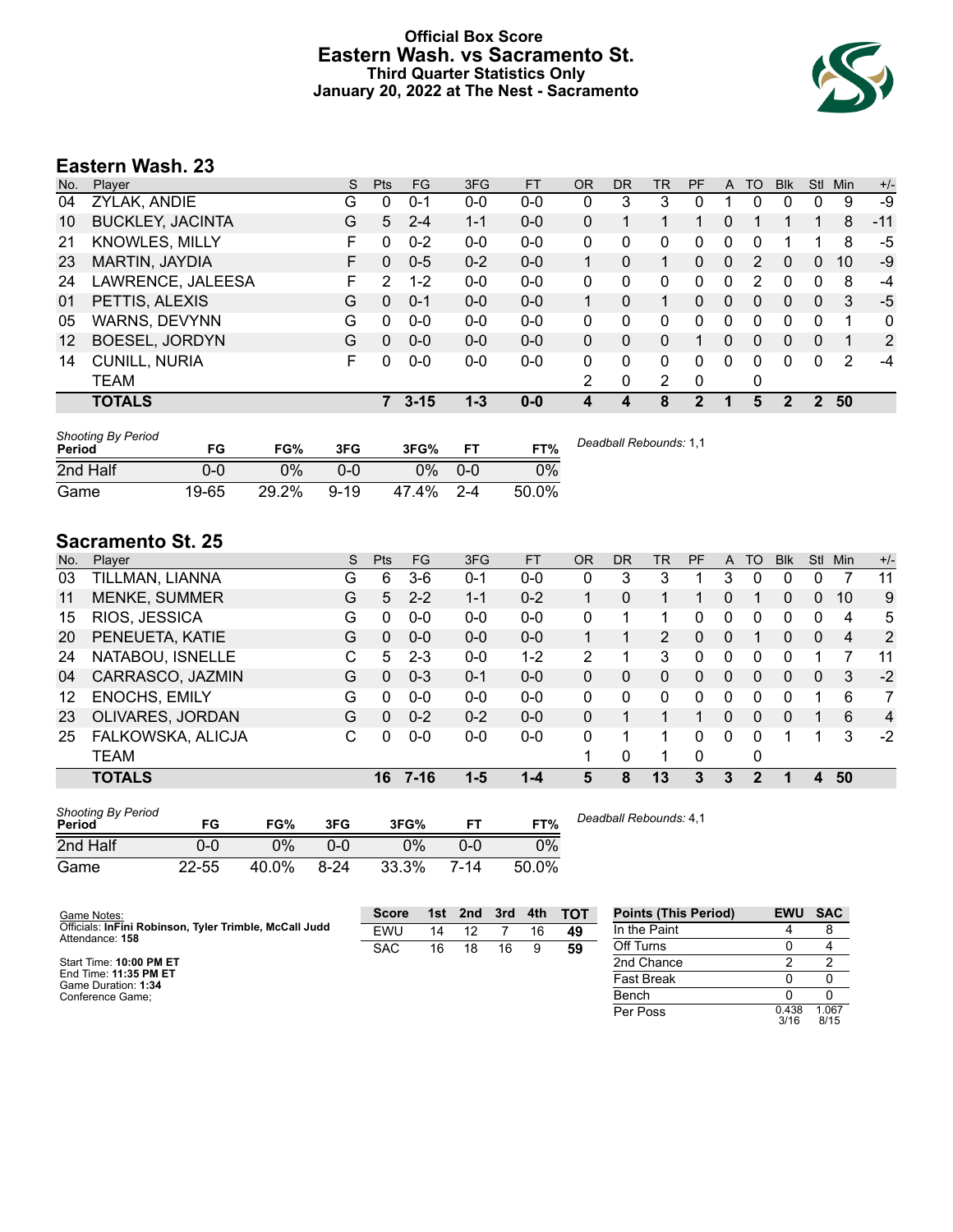#### **Official Play-By-Play Eastern Wash. vs Sacramento St. Third Quarter January 20, 2022 at The Nest - Sacramento**



#### **Period 3**

#### **Starters:**

Eastern Wash.: 4 ZYLAK,ANDIE (G); 10 BUCKLEY,JACINTA (G); 21 KNOWLES,MILLY (F); 23 MARTIN,JAYDIA (F); 24 LAWRENCE,JALEESA (F);<br>**Sacramento St.**: 3 TILLMAN,LIANNA (G); 11 MENKE,SUMMER (G); 15 RIOS,JESSICA (G); 20 PENEUETA,K

| Time           | <b>VISITORS: Eastern Wash.</b>                                      | <b>Score</b> | <b>Margin</b> | <b>HOME: Sacramento St.</b>                                     |
|----------------|---------------------------------------------------------------------|--------------|---------------|-----------------------------------------------------------------|
| 10:00          |                                                                     |              |               | SUB OUT: CARRASCO, JAZMIN                                       |
| 10:00          |                                                                     |              |               | SUB OUT: FALKOWSKA, ALICJA                                      |
| 10:00          |                                                                     |              |               | SUB IN: RIOS, JESSICA                                           |
| 10:00          |                                                                     |              |               | SUB IN: NATABOU, ISNELLE                                        |
| 10:00          | SUB OUT: PETTIS, ALEXIS                                             |              |               |                                                                 |
| 10:00          | SUB IN: MARTIN, JAYDIA                                              |              |               |                                                                 |
| 09:53<br>09:50 | MISSED 3PTR by MARTIN, JAYDIA                                       |              |               | REBOUND (DEF) by NATABOU, ISNELLE                               |
| 09:24          |                                                                     | 36-26        | H 10          | GOOD! LAYUP by MENKE, SUMMER                                    |
| 09:24          |                                                                     |              |               | ASSIST by TILLMAN, LIANNA                                       |
| 09:05          | MISSED JUMPER by LAWRENCE, JALEESA                                  |              |               |                                                                 |
| 09:00          |                                                                     |              |               | REBOUND (DEF) by RIOS, JESSICA                                  |
| 08:47          |                                                                     |              |               | MISSED JUMPER by TILLMAN, LIANNA                                |
| 08:41          |                                                                     |              |               | REBOUND (OFF) by NATABOU, ISNELLE                               |
| 08:40          |                                                                     |              |               | MISSED LAYUP by NATABOU, ISNELLE                                |
| 08:40          | BLOCK by BUCKLEY, JACINTA                                           |              |               |                                                                 |
| 08:34          | REBOUND (DEF) by ZYLAK, ANDIE                                       |              |               |                                                                 |
| 08:30          | MISSED JUMPER by ZYLAK, ANDIE                                       |              |               |                                                                 |
| 08:26          |                                                                     |              |               | REBOUND (DEF) by TILLMAN, LIANNA                                |
| 08:21          |                                                                     |              |               | MISSED 3PTR by TILLMAN, LIANNA                                  |
| 08:17          | REBOUND (DEF) by ZYLAK, ANDIE                                       |              |               |                                                                 |
| 07:59          | MISSED JUMPER by MARTIN, JAYDIA                                     |              |               |                                                                 |
| 07:56          | REBOUND (OFF) by MARTIN, JAYDIA                                     |              |               |                                                                 |
| 07:56          |                                                                     |              |               | FOUL (PERSONAL) by MENKE, SUMMER                                |
| 07:53<br>07:49 | MISSED JUMPER by MARTIN, JAYDIA                                     |              |               |                                                                 |
| 07:38          |                                                                     | 39-26        | H 13          | REBOUND (DEF) by PENEUETA, KATIE<br>GOOD! 3PTR by MENKE, SUMMER |
| 07:38          |                                                                     |              |               | ASSIST by TILLMAN, LIANNA                                       |
| 07:20          | GOOD! 3PTR by BUCKLEY, JACINTA                                      | 39-29        | H 10          |                                                                 |
| 07:04          | FOUL (PERSONAL) by BUCKLEY, JACINTA                                 |              |               |                                                                 |
| 07:04          |                                                                     |              |               | SUB OUT: PENEUETA, KATIE                                        |
| 07:04          |                                                                     |              |               | SUB IN: ENOCHS, EMILY                                           |
| 07:04          | SUB OUT: LAWRENCE, JALEESA                                          |              |               |                                                                 |
| 07:04          | SUB IN: PETTIS, ALEXIS                                              |              |               |                                                                 |
| 07:04          |                                                                     |              |               | MISSED FT by NATABOU, ISNELLE                                   |
| 07:04          |                                                                     |              |               | REBOUND (OFF) by TEAM                                           |
| 07:04          |                                                                     | 40-29        | H 11          | GOOD! FT by NATABOU, ISNELLE                                    |
| 07:04          | MISSED LAYUP by PETTIS, ALEXIS                                      |              |               |                                                                 |
| 06:59          | REBOUND (OFF) by TEAM                                               |              |               |                                                                 |
| 06:50          | MISSED JUMPER by KNOWLES, MILLY                                     |              |               |                                                                 |
| 06:48          |                                                                     |              |               | REBOUND (DEF) by TILLMAN, LIANNA                                |
| 06:40<br>06:22 |                                                                     | 42-29        | H 13          | GOOD! JUMPER by TILLMAN, LIANNA [PNT]                           |
| 06:22          |                                                                     |              |               | SUB OUT: RIOS, JESSICA<br>SUB IN: OLIVARES, JORDAN              |
| 06:22          | SUB OUT: KNOWLES, MILLY                                             |              |               |                                                                 |
| 06:22          | SUB IN: CUNILL, NURIA                                               |              |               |                                                                 |
| 06:19          | GOOD! JUMPER by BUCKLEY, JACINTA [PNT]                              | 42-31        | H 11          |                                                                 |
| 06:02          |                                                                     | 44-31        | H 13          | GOOD! JUMPER by NATABOU, ISNELLE                                |
| 06:02          |                                                                     |              |               | ASSIST by TILLMAN, LIANNA                                       |
| 05:46          | MISSED JUMPER by BUCKLEY, JACINTA                                   |              |               |                                                                 |
| 05:42          | REBOUND (OFF) by PETTIS, ALEXIS                                     |              |               |                                                                 |
| 05:38          | MISSED 3PTR by MARTIN, JAYDIA                                       |              |               |                                                                 |
| 05:35          |                                                                     |              |               | REBOUND (DEF) by TILLMAN, LIANNA                                |
| 05:23          |                                                                     | 46-31        | H 15          | GOOD! JUMPER by TILLMAN, LIANNA                                 |
| 05:19          | TIMEOUT 30SEC                                                       |              |               |                                                                 |
| 05:19          | SUB OUT: PETTIS, ALEXIS                                             |              |               |                                                                 |
| 05:19          | SUB IN: LAWRENCE, JALEESA                                           |              |               |                                                                 |
| 04:59          | TURNOVER (BADPASS) by MARTIN, JAYDIA                                |              |               |                                                                 |
| 04:59          |                                                                     |              |               | STEAL by NATABOU, ISNELLE                                       |
| 04:42          |                                                                     |              |               | TURNOVER (BADPASS) by MENKE, SUMMER                             |
| 04:42<br>04:37 | STEAL by BUCKLEY, JACINTA<br>TURNOVER (BADPASS) by BUCKLEY, JACINTA |              |               |                                                                 |
| 04:37          |                                                                     |              |               | STEAL by ENOCHS, EMILY                                          |
| 04:17          |                                                                     | 48-31        | H 17          | GOOD! JUMPER by TILLMAN, LIANNA                                 |
| 04:02          | TURNOVER (BADPASS) by MARTIN, JAYDIA                                |              |               |                                                                 |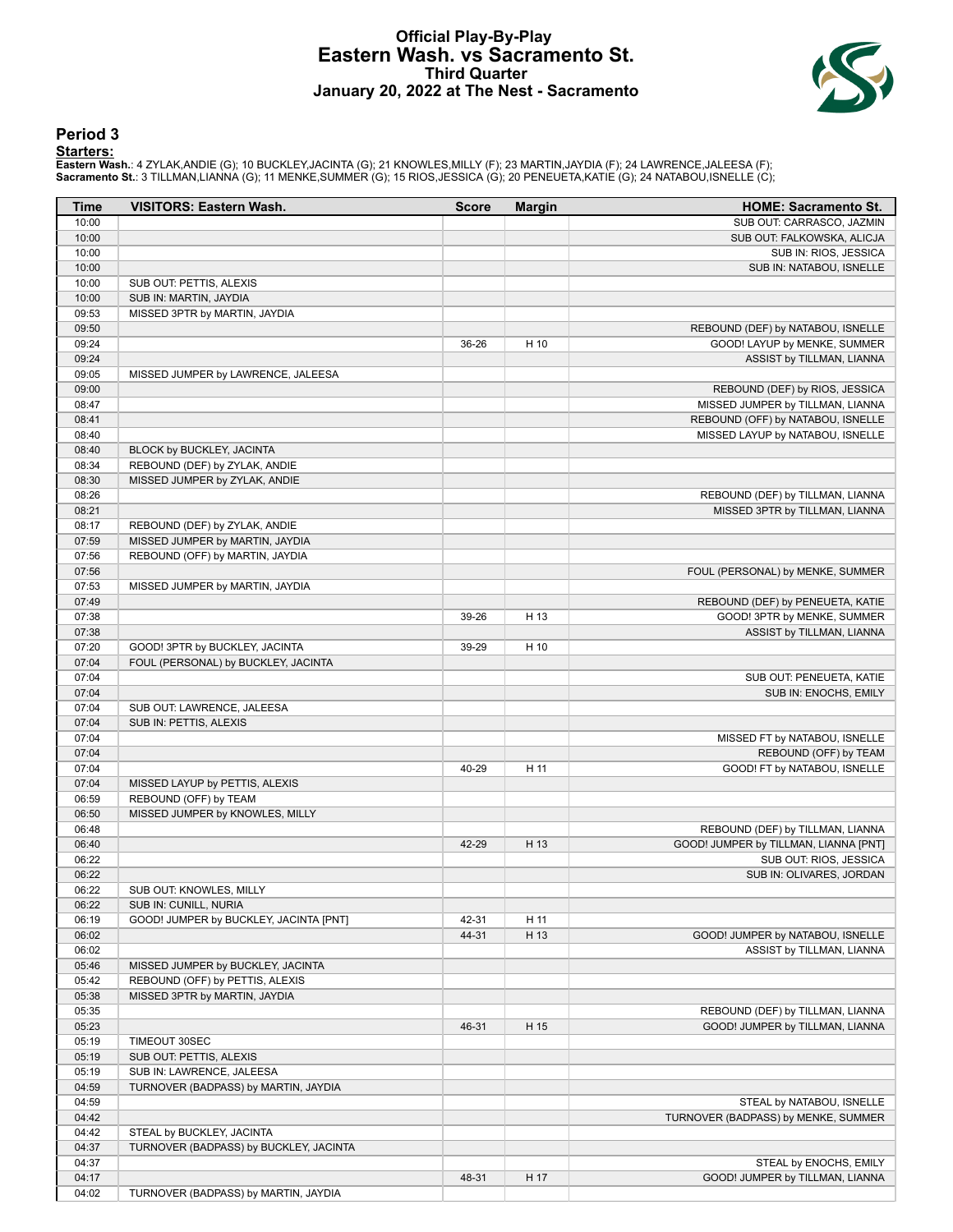| Time  | <b>VISITORS: Eastern Wash.</b>           | <b>Score</b> | <b>Margin</b> | <b>HOME: Sacramento St.</b>            |
|-------|------------------------------------------|--------------|---------------|----------------------------------------|
| 04:02 |                                          |              |               |                                        |
| 04:02 | SUB OUT: CUNILL, NURIA                   |              |               |                                        |
| 04:02 | SUB IN: KNOWLES, MILLY                   |              |               |                                        |
| 03:38 |                                          |              |               | MISSED LAYUP by TILLMAN, LIANNA        |
| 03:34 |                                          |              |               | REBOUND (OFF) by NATABOU, ISNELLE      |
| 03:33 |                                          | 50-31        | H 19          | GOOD! LAYUP by NATABOU, ISNELLE        |
| 03:21 | TURNOVER (LOSTBALL) by LAWRENCE, JALEESA |              |               |                                        |
| 03:21 |                                          |              |               | STEAL by OLIVARES, JORDAN              |
| 03:12 |                                          |              |               | MISSED 3PTR by OLIVARES, JORDAN        |
| 03:08 | REBOUND (DEF) by BUCKLEY, JACINTA        |              |               |                                        |
| 02:56 |                                          |              |               | FOUL (PERSONAL) by TILLMAN, LIANNA     |
| 02:56 |                                          |              |               | SUB OUT: TILLMAN, LIANNA               |
| 02:56 |                                          |              |               | SUB OUT: NATABOU, ISNELLE              |
| 02:56 |                                          |              |               | SUB IN: CARRASCO, JAZMIN               |
| 02:56 |                                          |              |               | SUB IN: FALKOWSKA, ALICJA              |
| 02:52 | MISSED JUMPER by BUCKLEY, JACINTA        |              |               |                                        |
| 02:49 |                                          |              |               | REBOUND (DEF) by FALKOWSKA, ALICJA     |
| 02:24 |                                          |              |               | MISSED JUMPER by CARRASCO, JAZMIN      |
| 02:20 | REBOUND (DEF) by ZYLAK, ANDIE            |              |               |                                        |
| 02:06 | SUB OUT: BUCKLEY, JACINTA                |              |               |                                        |
| 02:06 | SUB IN: BOESEL, JORDYN                   |              |               |                                        |
| 02:00 | MISSED JUMPER by KNOWLES, MILLY          |              |               |                                        |
| 02:00 |                                          |              |               | BLOCK by FALKOWSKA, ALICJA             |
| 02:00 | REBOUND (OFF) by TEAM                    |              |               |                                        |
| 02:00 |                                          |              |               | FOUL (PERSONAL) by OLIVARES, JORDAN    |
| 01:58 | GOOD! JUMPER by LAWRENCE, JALEESA [PNT]  | 50-33        | H 17          |                                        |
| 01:58 | ASSIST by ZYLAK, ANDIE                   |              |               |                                        |
| 01:25 |                                          |              |               | MISSED LAYUP by CARRASCO, JAZMIN       |
| 01:25 | BLOCK by KNOWLES, MILLY                  |              |               |                                        |
| 01:25 |                                          |              |               | REBOUND (OFF) by TEAM                  |
| 01:25 | SUB OUT: ZYLAK, ANDIE                    |              |               |                                        |
| 01:25 | SUB IN: PETTIS, ALEXIS                   |              |               |                                        |
| 01:21 | FOUL (PERSONAL) by BOESEL, JORDYN        |              |               |                                        |
| 01:18 |                                          |              |               | MISSED FT by MENKE, SUMMER             |
| 01:18 |                                          |              |               | REBOUND (OFF) by TEAM                  |
| 01:18 |                                          |              |               | MISSED FT by MENKE, SUMMER             |
| 01:18 |                                          |              |               | REBOUND (OFF) by MENKE, SUMMER         |
| 00:58 |                                          |              |               | MISSED 3PTR by CARRASCO, JAZMIN        |
| 00:56 | REBOUND (DEF) by TEAM                    |              |               |                                        |
| 00:56 | SUB OUT: BOESEL, JORDYN                  |              |               |                                        |
| 00:56 | SUB IN: WARNS, DEVYNN                    |              |               |                                        |
| 00:56 |                                          |              |               | SUB OUT: ENOCHS, EMILY                 |
| 00:56 |                                          |              |               | SUB IN: PENEUETA, KATIE                |
| 00:41 | MISSED JUMPER by MARTIN, JAYDIA          |              |               |                                        |
| 00:36 |                                          |              |               | REBOUND (DEF) by OLIVARES, JORDAN      |
| 00:17 |                                          |              |               | MISSED 3PTR by OLIVARES, JORDAN        |
| 00:09 |                                          |              |               | REBOUND (OFF) by PENEUETA, KATIE       |
| 00:08 |                                          |              |               | TURNOVER (LOSTBALL) by PENEUETA, KATIE |
| 00:08 | STEAL by KNOWLES, MILLY                  |              |               |                                        |
| 00:04 | TURNOVER (BADPASS) by LAWRENCE, JALEESA  |              |               |                                        |
| 00:04 |                                          |              |               | STEAL by FALKOWSKA, ALICJA             |

# **Eastern Wash. 33, Sacramento St. 50**

| <b>Points (This Period)</b> | <b>EWU</b>    | <b>SAC</b>    |
|-----------------------------|---------------|---------------|
| In the Paint                |               |               |
| Off Turns                   |               |               |
| 2nd Chance                  |               |               |
| <b>Fast Break</b>           |               |               |
| Bench                       |               |               |
| Per Poss                    | 0.438<br>3/16 | 1.067<br>8/15 |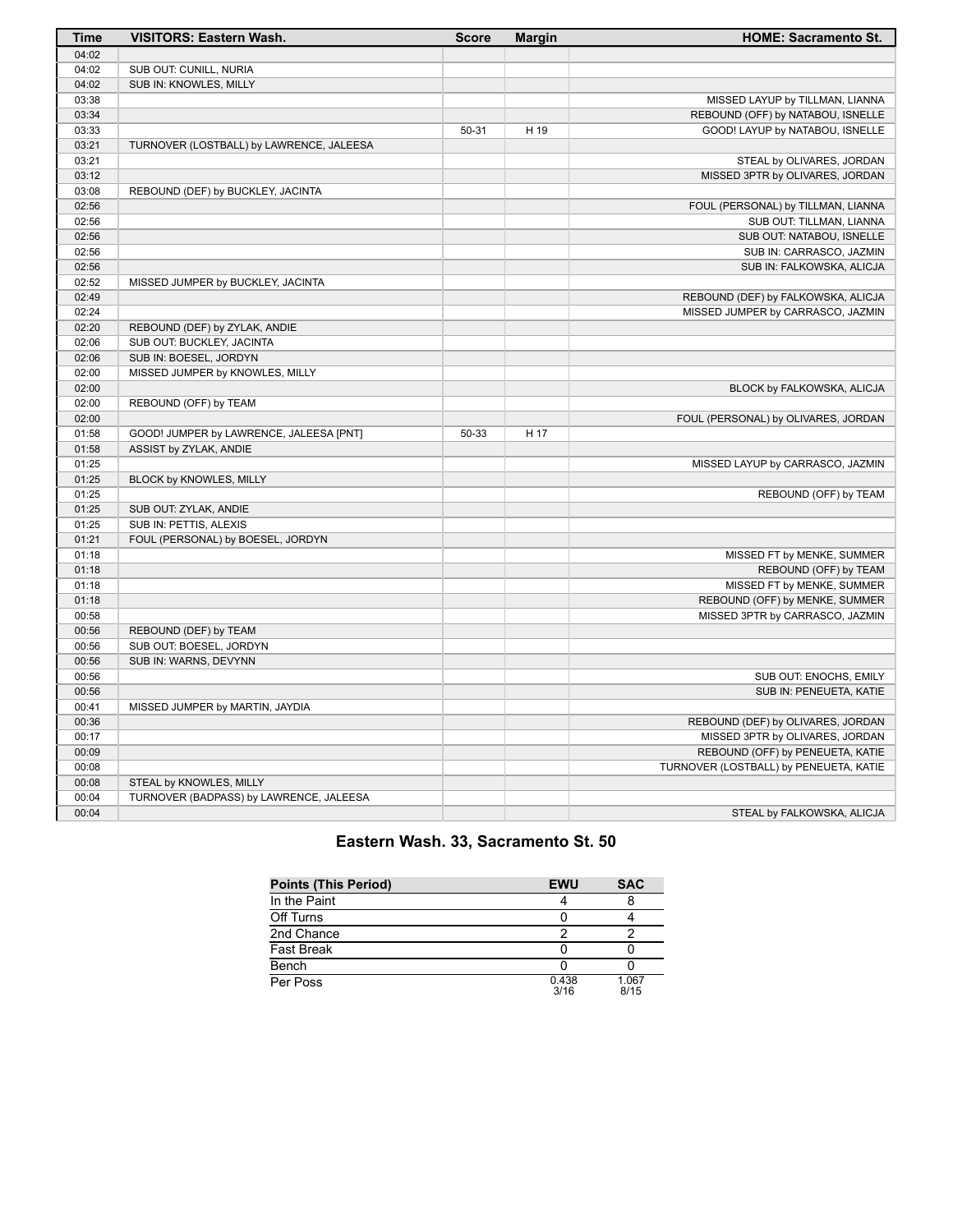#### **Official Box Score Eastern Wash. vs Sacramento St. Fourth Quarter Statistics Only January 20, 2022 at The Nest - Sacramento**



# **Eastern Wash. 16**

| No.               | Plaver                  | S  | Pts | <b>FG</b> | 3FG     | <b>FT</b> | <b>OR</b>     | <b>DR</b> | TR | PF | A            | <b>TO</b>    | <b>Blk</b> | Stl           | Min | $+/-$        |
|-------------------|-------------------------|----|-----|-----------|---------|-----------|---------------|-----------|----|----|--------------|--------------|------------|---------------|-----|--------------|
| 04                | ZYLAK, ANDIE            | G  | 0   | $0 - 0$   | $0 - 0$ | $0 - 0$   | 0             | 0         | 0  |    | 0            |              | 0          | 0             | 4   | $-1$         |
| 10                | <b>BUCKLEY, JACINTA</b> | G  | 5   | $2 - 3$   | $1 - 2$ | $0-0$     | 1             | 0         | 1  | 3  | $\mathbf{0}$ | $\Omega$     | 0          |               | 8   | 5            |
| 21                | <b>KNOWLES, MILLY</b>   | F  | 0   | $0 - 1$   | $0 - 0$ | $0 - 0$   | 1.            | 0         | 1  | 0  | 1            | 2            | 0          | 0             | 5   | $\mathbf{0}$ |
| 23                | MARTIN, JAYDIA          | F. | 5   | $2 - 8$   | $1 - 3$ | $0 - 0$   | 1             | 3         | 4  | 0  |              | $\Omega$     | $\Omega$   |               | 10  | 7            |
| 24                | LAWRENCE, JALEESA       | F  | 3   | $1 - 3$   | $1 - 1$ | $0-0$     | $\mathcal{P}$ | 2         | 4  | 2  |              | 0            | 0          | 0             | 7   | 9            |
| 01                | PETTIS, ALEXIS          | G  | 0   | $0 - 3$   | $0-0$   | $0 - 0$   | $\Omega$      | 3         | 3  |    |              | 0            | $\Omega$   | 0             | 6   | 8            |
| 05                | <b>WARNS, DEVYNN</b>    | G  | U   | $0 - 0$   | $0-0$   | $0 - 0$   | 0             | 0         | 0  | 0  | 0            | <sup>0</sup> | 0          | 0             | 2   | 1            |
| $12 \overline{ }$ | BOESEL, JORDYN          | G  | 3   | $1 - 2$   | $1 - 2$ | $0 - 0$   | $\Omega$      | 3         | 3  | 0  | $\mathbf{0}$ | 0            | 0          | 0             | 8   | 6            |
| 14                | <b>CUNILL, NURIA</b>    | F  | O   | $0 - 0$   | $0-0$   | $0 - 0$   | 0             | 0         | 0  | 0  | 0            | 0            | 0          | 0             | 0   | $\mathbf{0}$ |
|                   | TEAM                    |    |     |           |         |           |               | $\Omega$  | 1  | 0  |              | 0            |            |               |     |              |
|                   | <b>TOTALS</b>           |    | 16  | $6 - 20$  | $4 - 8$ | $0 - 0$   | 6             | 11        | 17 | 7  | 4            | 3            | 0          | $\mathcal{P}$ | 50  |              |

| <b>Shooting By Period</b><br>Period | FG    | FG%   | 3FG      | 3FG%  |         | FT%      | Deadball Rebounds: 1,1 |
|-------------------------------------|-------|-------|----------|-------|---------|----------|------------------------|
| Game                                | 19-65 | 29.2% | $9 - 19$ | 47.4% | $2 - 4$ | $50.0\%$ |                        |

# **Sacramento St. 9**

| No. | Plaver               | S | Pts      | <b>FG</b> | 3FG     | <b>FT</b> | 0R           | DR       | TR           | PF | A            | TO       | <b>B</b> lk | Stl      | Min | $+/-$        |
|-----|----------------------|---|----------|-----------|---------|-----------|--------------|----------|--------------|----|--------------|----------|-------------|----------|-----|--------------|
| 03  | TILLMAN, LIANNA      | G | 0        | $0 - 4$   | $0 - 2$ | $0 - 2$   | 0            | 0        | 0            | 0  | 0            | 2        |             | 0        | 10  | $-7$         |
| 11  | <b>MENKE, SUMMER</b> | G | 2        | $0 - 1$   | $0 - 0$ | $2 - 4$   | $\mathbf{0}$ | 0        | 0            |    | 0            | 0        | 0           | $\Omega$ | 10  | $-7$         |
| 15  | RIOS, JESSICA        | G | 0        | $0 - 1$   | $0 - 1$ | $0 - 0$   | 0            |          | 1            |    | 0            | $\Omega$ | 0           | 0        | 5   | $-7$         |
| 20  | PENEUETA, KATIE      | G | 0        | $0 - 1$   | $0 - 1$ | $0-0$     | 0            |          | 1            | 0  |              | $\Omega$ | 0           | $\Omega$ | 2   | $-1$         |
| 24  | NATABOU, ISNELLE     | С | 4        | 1-1       | $0 - 0$ | $2 - 2$   | 0            | 6        | 6            |    | 0            | 0        | 0           | 0        | 10  | $-7$         |
| 04  | CARRASCO, JAZMIN     | G | $\Omega$ | $0 - 0$   | $0 - 0$ | $0 - 0$   | $\Omega$     | 0        | 0            | 0  | $\mathbf{0}$ | $\Omega$ | $\Omega$    | $\Omega$ | 0   | $\mathbf{0}$ |
| 12  | <b>ENOCHS, EMILY</b> | G | 0        | $0 - 1$   | $0 - 1$ | $0 - 0$   | $\mathbf{0}$ | 0        | 0            | 0  |              | 0        | 0           | 0        | 5   | $\mathbf{0}$ |
| 23  | OLIVARES, JORDAN     | G | 3        | $1 - 1$   | $1 - 1$ | $0 - 0$   | $\Omega$     | $\Omega$ | $\mathbf{0}$ | 0  | $\Omega$     | $\Omega$ |             |          | 8   | $-6$         |
| 25  | FALKOWSKA, ALICJA    | С | O        | $0-0$     | $0-0$   | $0-0$     | 0            | 0        | 0            | 0  | 0            | 0        | 0           | 0        | 0   | $\mathbf 0$  |
|     | TEAM                 |   |          |           |         |           | 0            | 0        | 0            | 0  |              | 0        |             |          |     |              |
|     | <b>TOTALS</b>        |   | 9        | $2 - 10$  | $1 - 6$ | $4 - 8$   | $\Omega$     | 8        | 8            | 3  | 2            | 2        | 2           | 1        | 50  |              |
|     | Chastine Du Devisel  |   |          |           |         |           |              |          |              |    |              |          |             |          |     |              |

| Shooting By Period<br>Period | FG        | FG%   | 3FG      | 3FG%  |      | FT%   |
|------------------------------|-----------|-------|----------|-------|------|-------|
| Game                         | $22 - 55$ | 40.0% | $8 - 24$ | 33.3% | 7-14 | 50.0% |

*Deadball Rebounds:* 4,1

Per Poss

0.941<br>6/17

0.600 4/15

| Game Notes:                                                               | <b>Score</b> | 1st l | 2nd | 3rd | 4th | <b>TOT</b> | <b>Points (This Period)</b> | <b>EWU SAC</b> |  |
|---------------------------------------------------------------------------|--------------|-------|-----|-----|-----|------------|-----------------------------|----------------|--|
| Officials: InFini Robinson, Tyler Trimble, McCall Judd<br>Attendance: 158 | EWU          | 14    |     |     | 16  | -49        | In the Paint                |                |  |
|                                                                           | <b>SAC</b>   | 16    | 18  | 16  |     | 59         | Off Turns                   |                |  |
| Start Time: 10:00 PM ET                                                   |              |       |     |     |     |            | 2nd Chance                  |                |  |
| End Time: 11:35 PM ET<br>Game Duration: 1:34                              |              |       |     |     |     |            | <b>Fast Break</b>           |                |  |
| Conference Game;                                                          |              |       |     |     |     |            | Bench                       |                |  |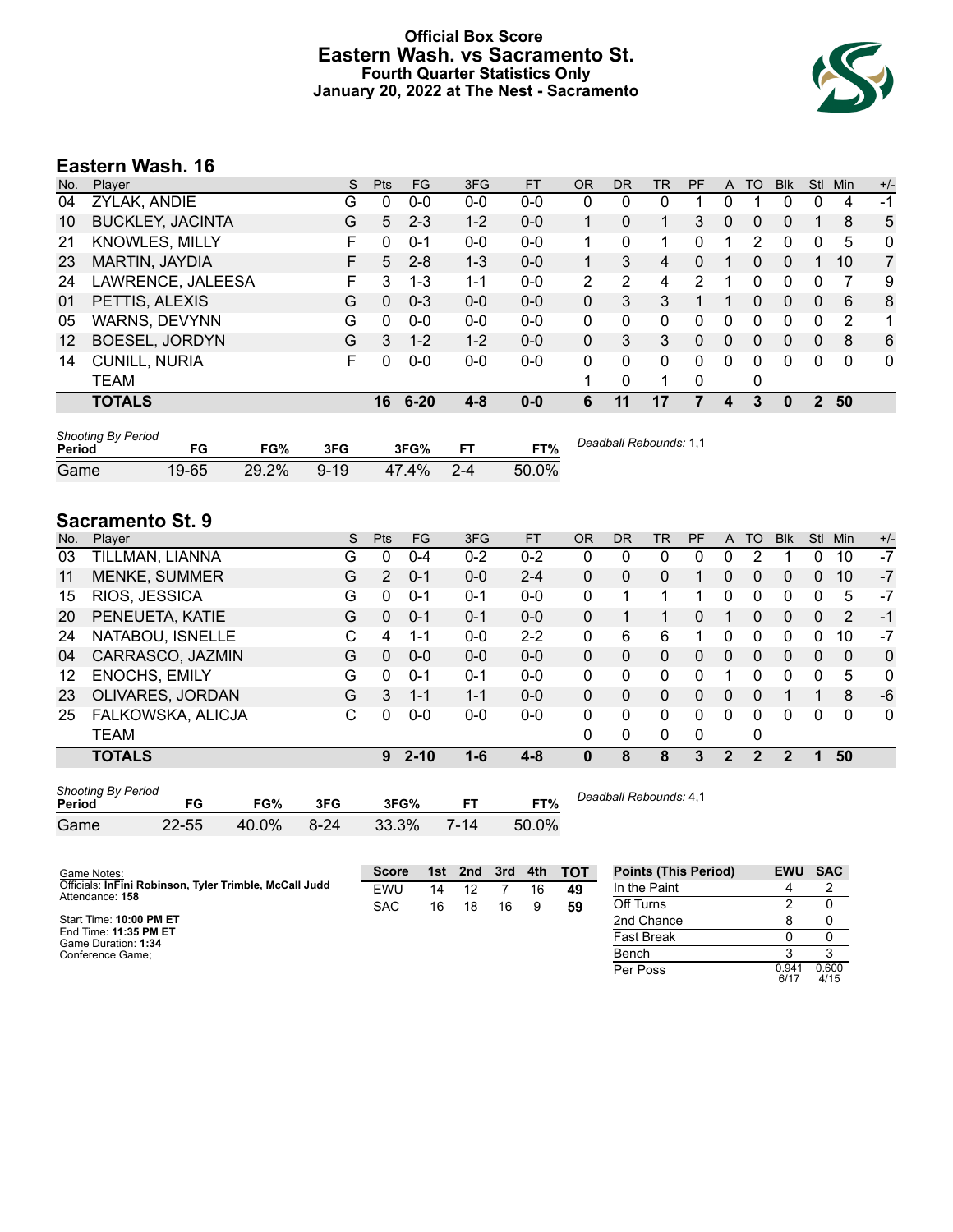#### **Official Play-By-Play Eastern Wash. vs Sacramento St. Fourth Quarter January 20, 2022 at The Nest - Sacramento**



#### **Period 4**

#### **Starters:**

Eastern Wash.: 4 ZYLAK,ANDIE (G); 10 BUCKLEY,JACINTA (G); 21 KNOWLES,MILLY (F); 23 MARTIN,JAYDIA (F); 24 LAWRENCE,JALEESA (F);<br>**Sacramento St.**: 3 TILLMAN,LIANNA (G); 11 MENKE,SUMMER (G); 15 RIOS,JESSICA (G); 20 PENEUETA,K

| Time           | <b>VISITORS: Eastern Wash.</b>                                           | <b>Score</b> | <b>Margin</b> | <b>HOME: Sacramento St.</b>           |
|----------------|--------------------------------------------------------------------------|--------------|---------------|---------------------------------------|
| 10:00          |                                                                          |              |               | SUB OUT: CARRASCO, JAZMIN             |
| 10:00          |                                                                          |              |               | SUB OUT: OLIVARES, JORDAN             |
| 10:00          |                                                                          |              |               | SUB OUT: FALKOWSKA, ALICJA            |
| 10:00          |                                                                          |              |               | SUB IN: TILLMAN, LIANNA               |
| 10:00          |                                                                          |              |               | SUB IN: ENOCHS, EMILY                 |
| 10:00          |                                                                          |              |               | SUB IN: NATABOU, ISNELLE              |
| 10:00          | SUB OUT: LAWRENCE, JALEESA                                               |              |               |                                       |
| 10:00          | SUB IN: BUCKLEY, JACINTA                                                 |              |               |                                       |
| 09:49          | MISSED JUMPER by PETTIS, ALEXIS                                          |              |               |                                       |
| 09:45          | REBOUND (OFF) by KNOWLES, MILLY                                          |              |               |                                       |
| 09:44          | GOOD! 3PTR by MARTIN, JAYDIA                                             | 50-36        | H 14          |                                       |
| 09:44          | ASSIST by KNOWLES, MILLY                                                 |              |               |                                       |
| 09:24          |                                                                          | 52-36        | H 16          | GOOD! LAYUP by NATABOU, ISNELLE       |
| 09:24          |                                                                          |              |               | ASSIST by PENEUETA, KATIE             |
| 09:05          | MISSED LAYUP by MARTIN, JAYDIA                                           |              |               |                                       |
| 09:01          | REBOUND (OFF) by MARTIN, JAYDIA                                          |              |               |                                       |
| 09:00          | MISSED LAYUP by MARTIN, JAYDIA                                           |              |               |                                       |
| 08:56          |                                                                          |              |               | REBOUND (DEF) by NATABOU, ISNELLE     |
| 08:38          |                                                                          |              |               | MISSED 3PTR by PENEUETA, KATIE        |
| 08:35          | REBOUND (DEF) by PETTIS, ALEXIS                                          |              |               |                                       |
| 08:27          | MISSED LAYUP by PETTIS, ALEXIS                                           |              |               |                                       |
| 08:25          |                                                                          |              |               | REBOUND (DEF) by PENEUETA, KATIE      |
| 08:25          |                                                                          |              |               | SUB OUT: PENEUETA, KATIE              |
| 08:25          |                                                                          |              |               | SUB IN: OLIVARES, JORDAN              |
| 08:25          | SUB OUT: PETTIS, ALEXIS                                                  |              |               |                                       |
| 08:25          | SUB OUT: WARNS, DEVYNN                                                   |              |               |                                       |
| 08:25          | SUB IN: ZYLAK, ANDIE                                                     |              |               |                                       |
| 08:25          | SUB IN: BOESEL, JORDYN                                                   |              |               |                                       |
| 08:07          |                                                                          | 55-36        | H 19          | GOOD! 3PTR by OLIVARES, JORDAN        |
| 08:07          |                                                                          |              |               | ASSIST by ENOCHS, EMILY               |
| 07:43          | MISSED LAYUP by KNOWLES, MILLY                                           |              |               |                                       |
| 07:40          |                                                                          |              |               | REBOUND (DEF) by NATABOU, ISNELLE     |
| 07:30          |                                                                          |              |               | MISSED LAYUP by TILLMAN, LIANNA       |
| 07:30          | REBOUND (DEF) by MARTIN, JAYDIA                                          |              |               |                                       |
| 07:30          |                                                                          |              |               | FOUL (PERSONAL) by NATABOU, ISNELLE   |
| 07:13          | MISSED JUMPER by MARTIN, JAYDIA                                          |              |               |                                       |
| 07:08          |                                                                          |              |               | REBOUND (DEF) by NATABOU, ISNELLE     |
| 06:53          |                                                                          |              |               | MISSED 3PTR by TILLMAN, LIANNA        |
| 06:49<br>06:47 | REBOUND (DEF) by MARTIN, JAYDIA<br>TURNOVER (LOSTBALL) by KNOWLES, MILLY |              |               |                                       |
| 06:47          |                                                                          |              |               |                                       |
| 06:47          | SUB OUT: BUCKLEY, JACINTA<br>SUB IN: LAWRENCE, JALEESA                   |              |               |                                       |
| 06:20          |                                                                          |              |               | TURNOVER (BADPASS) by TILLMAN, LIANNA |
| 06:20          | STEAL by MARTIN, JAYDIA                                                  |              |               |                                       |
| 06:08          | GOOD! LAYUP by MARTIN, JAYDIA                                            | 55-38        | H 17          |                                       |
| 05:45          |                                                                          |              |               | MISSED 3PTR by ENOCHS, EMILY          |
| 05:40          | REBOUND (DEF) by BOESEL, JORDYN                                          |              |               |                                       |
| 05:35          | MISSED JUMPER by MARTIN, JAYDIA                                          |              |               |                                       |
| 05:30          | REBOUND (OFF) by LAWRENCE, JALEESA                                       |              |               |                                       |
| 05:29          | MISSED LAYUP by LAWRENCE, JALEESA                                        |              |               |                                       |
| 05:29          |                                                                          |              |               | BLOCK by OLIVARES, JORDAN             |
| 05:29          | REBOUND (OFF) by TEAM                                                    |              |               |                                       |
| 05:29          |                                                                          |              |               | SUB OUT: ENOCHS, EMILY                |
| 05:29          |                                                                          |              |               | SUB IN: RIOS, JESSICA                 |
| 05:27          |                                                                          |              |               | FOUL (PERSONAL) by MENKE, SUMMER      |
| 05:25          | TURNOVER (BADPASS) by ZYLAK, ANDIE                                       |              |               |                                       |
| 05:10          |                                                                          |              |               | MISSED JUMPER by TILLMAN, LIANNA      |
| 05:06          | REBOUND (DEF) by BOESEL, JORDYN                                          |              |               |                                       |
| 05:01          | TURNOVER (BADPASS) by KNOWLES, MILLY                                     |              |               |                                       |
| 05:01          |                                                                          |              |               | STEAL by OLIVARES, JORDAN             |
| 04:53          | FOUL (PERSONAL) by ZYLAK, ANDIE                                          |              |               |                                       |
| 04:53          |                                                                          |              |               |                                       |
| 04:53          | SUB OUT: ZYLAK, ANDIE                                                    |              |               |                                       |
| 04:53          | SUB OUT: KNOWLES, MILLY                                                  |              |               |                                       |
| 04:53          | SUB IN: PETTIS, ALEXIS                                                   |              |               |                                       |
|                |                                                                          |              |               |                                       |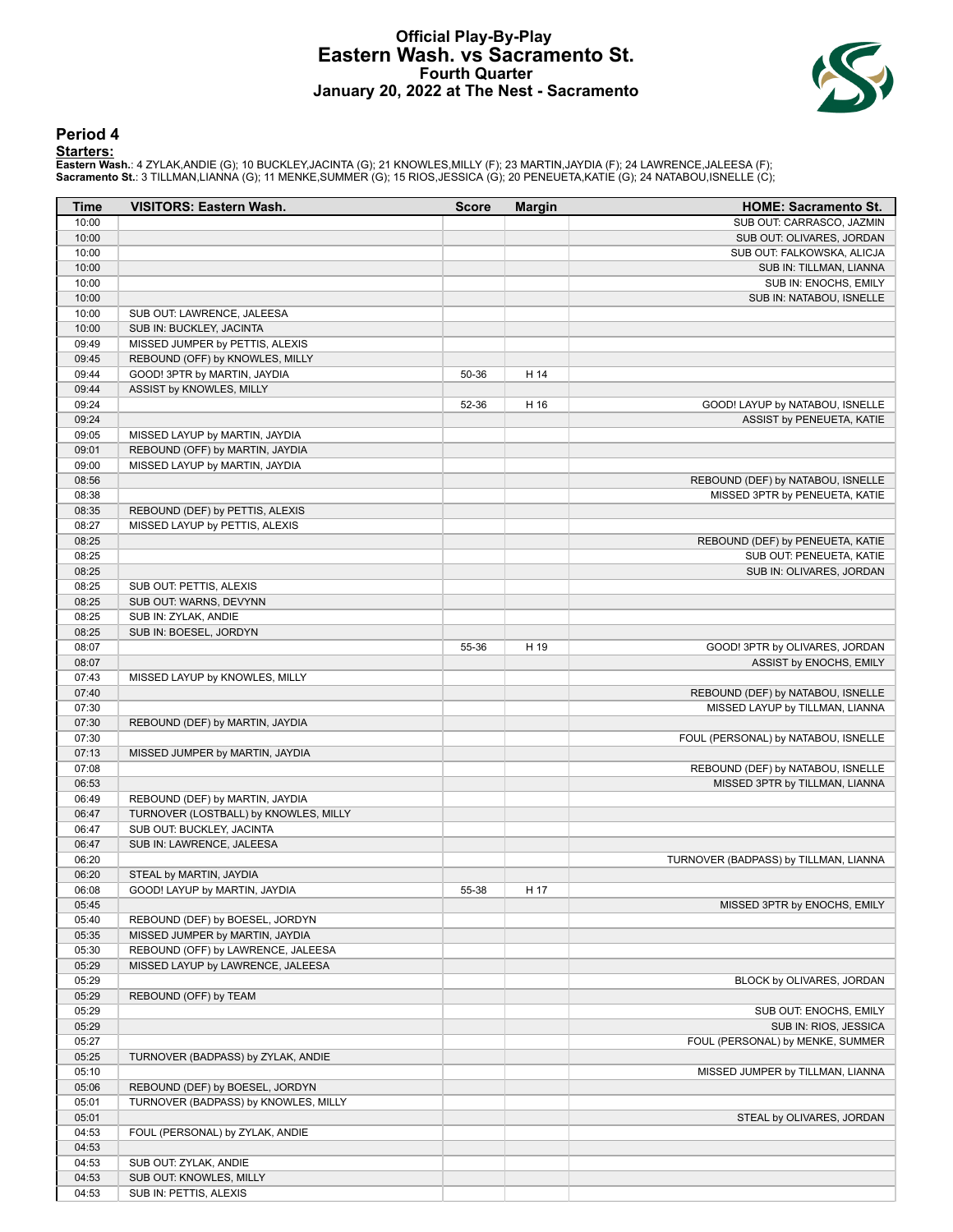| Time  | <b>VISITORS: Eastern Wash.</b>       | <b>Score</b> | <b>Margin</b> | <b>HOME: Sacramento St.</b>            |
|-------|--------------------------------------|--------------|---------------|----------------------------------------|
| 04:53 | SUB IN: BUCKLEY, JACINTA             |              |               |                                        |
| 04:34 |                                      |              |               | MISSED 3PTR by TILLMAN, LIANNA         |
| 04:30 | REBOUND (DEF) by PETTIS, ALEXIS      |              |               |                                        |
| 04:17 | GOOD! 3PTR by BUCKLEY, JACINTA       | 55-41        | H 14          |                                        |
| 04:17 | ASSIST by LAWRENCE, JALEESA          |              |               |                                        |
| 03:45 | FOUL (PERSONAL) by PETTIS, ALEXIS    |              |               |                                        |
| 03:45 |                                      | 56-41        | H 15          | GOOD! FT by NATABOU, ISNELLE           |
| 03:45 |                                      | 57-41        | H 16          | GOOD! FT by NATABOU, ISNELLE           |
| 03:34 | MISSED JUMPER by PETTIS, ALEXIS      |              |               |                                        |
| 03:34 |                                      |              |               | BLOCK by TILLMAN, LIANNA               |
| 03:24 |                                      |              |               | REBOUND (DEF) by NATABOU, ISNELLE      |
| 03:22 | FOUL (PERSONAL) by LAWRENCE, JALEESA |              |               |                                        |
| 02:59 |                                      |              |               | MISSED LAYUP by MENKE, SUMMER          |
| 02:56 | REBOUND (DEF) by BOESEL, JORDYN      |              |               |                                        |
| 02:45 | GOOD! 3PTR by LAWRENCE, JALEESA      | 57-44        | H 13          |                                        |
| 02:45 | ASSIST by PETTIS, ALEXIS             |              |               |                                        |
| 02:02 |                                      |              |               | MISSED 3PTR by RIOS, JESSICA           |
| 01:59 | REBOUND (DEF) by LAWRENCE, JALEESA   |              |               |                                        |
| 01:45 | MISSED 3PTR by BOESEL, JORDYN        |              |               |                                        |
| 01:41 | REBOUND (OFF) by BUCKLEY, JACINTA    |              |               |                                        |
| 01:40 | GOOD! LAYUP by BUCKLEY, JACINTA      | 57-46        | H 11          |                                        |
| 01:18 |                                      |              |               | TURNOVER (LOSTBALL) by TILLMAN, LIANNA |
| 01:18 | STEAL by BUCKLEY, JACINTA            |              |               |                                        |
| 01:12 | MISSED 3PTR by MARTIN, JAYDIA        |              |               |                                        |
| 01:08 |                                      |              |               | REBOUND (DEF) by NATABOU, ISNELLE      |
| 01:08 | FOUL (PERSONAL) by LAWRENCE, JALEESA |              |               |                                        |
| 01:00 | FOUL (PERSONAL) by BUCKLEY, JACINTA  |              |               |                                        |
| 01:00 |                                      | 58-46        | H 12          | GOOD! FT by MENKE, SUMMER              |
| 01:00 |                                      |              |               | MISSED FT by MENKE, SUMMER             |
| 01:00 | REBOUND (DEF) by PETTIS, ALEXIS      |              |               |                                        |
| 00:54 | MISSED 3PTR by BUCKLEY, JACINTA      |              |               |                                        |
| 00:49 | REBOUND (OFF) by LAWRENCE, JALEESA   |              |               |                                        |
| 00:43 | GOOD! 3PTR by BOESEL, JORDYN         | 58-49        | H9            |                                        |
| 00:43 | ASSIST by MARTIN, JAYDIA             |              |               |                                        |
| 00:43 | TIMEOUT 30SEC                        |              |               |                                        |
| 00:43 |                                      |              |               | TIMEOUT 30SEC                          |
| 00:35 | FOUL (PERSONAL) by BUCKLEY, JACINTA  |              |               |                                        |
| 00:35 |                                      | 59-49        | H 10          | GOOD! FT by MENKE, SUMMER              |
| 00:35 |                                      |              |               | MISSED FT by MENKE, SUMMER             |
| 00:34 | REBOUND (DEF) by MARTIN, JAYDIA      |              |               |                                        |
| 00:34 |                                      |              |               | FOUL (PERSONAL) by RIOS, JESSICA       |
| 00:25 | MISSED 3PTR by MARTIN, JAYDIA        |              |               |                                        |
| 00:21 |                                      |              |               | REBOUND (DEF) by NATABOU, ISNELLE      |
| 00:18 | FOUL (PERSONAL) by BUCKLEY, JACINTA  |              |               |                                        |
| 00:18 | SUB OUT: BUCKLEY, JACINTA            |              |               |                                        |
| 00:18 | SUB IN: WARNS, DEVYNN                |              |               |                                        |
| 00:18 |                                      |              |               | MISSED FT by TILLMAN, LIANNA           |
| 00:18 |                                      |              |               | REBOUND (OFF) by TEAM                  |
| 00:18 |                                      |              |               | MISSED FT by TILLMAN, LIANNA           |
| 00:18 | REBOUND (DEF) by LAWRENCE, JALEESA   |              |               |                                        |
| 00:15 | <b>TIMEOUT TEAM</b>                  |              |               |                                        |
| 00:10 | MISSED JUMPER by LAWRENCE, JALEESA   |              |               |                                        |
| 00:06 |                                      |              |               | REBOUND (DEF) by RIOS, JESSICA         |

# **Eastern Wash. 49, Sacramento St. 59**

| <b>Points (This Period)</b> | <b>EWU</b>    | <b>SAC</b>    |
|-----------------------------|---------------|---------------|
| In the Paint                |               |               |
| Off Turns                   |               |               |
| 2nd Chance                  |               |               |
| <b>Fast Break</b>           |               |               |
| Bench                       |               |               |
| Per Poss                    | 0.941<br>6/17 | 0.600<br>4/15 |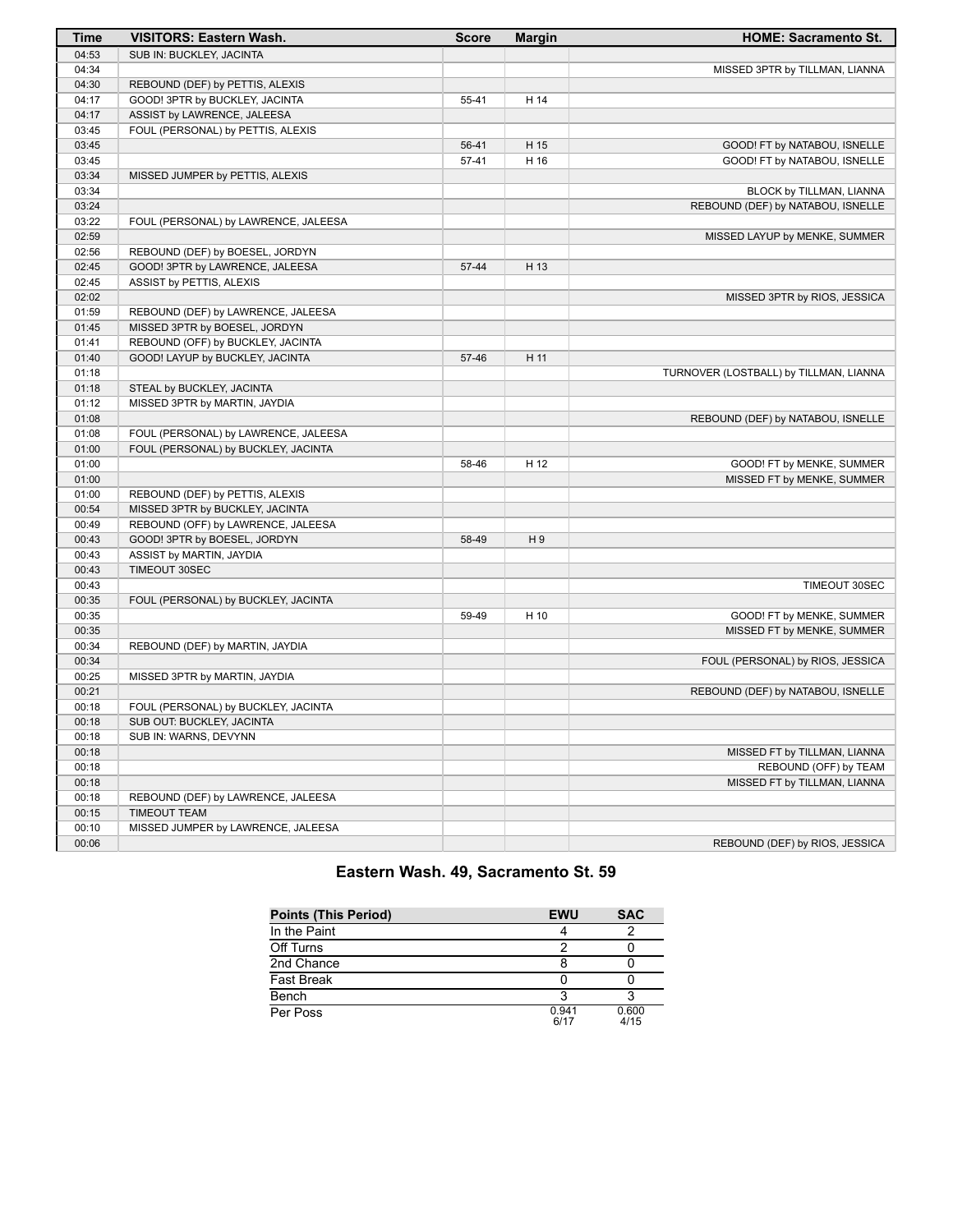#### **Official Scoring/Possession Reference Chart Eastern Wash. vs Sacramento St. Period 1 January 20, 2022 at The Nest - Sacramento**



**Period 1**

#### **Starters:**

Eastern Wash.: 4 ZYLAK,ANDIE (G); 10 BUCKLEY,JACINTA (G); 21 KNOWLES,MILLY (F); 23 MARTIN,JAYDIA (F); 24 LAWRENCE,JALEESA (F);<br>**Sacramento St.**: 3 TILLMAN,LIANNA (G); 11 MENKE,SUMMER (G); 15 RIOS,JESSICA (G); 20 PENEUETA,K

| Time  | <b>VISITORS: Eastern Wash.</b>  | <b>Score</b> | <b>Margin</b>  | <b>HOME: Sacramento St.</b>           |
|-------|---------------------------------|--------------|----------------|---------------------------------------|
| 09:44 |                                 | $2 - 0$      | H <sub>2</sub> | GOOD! LAYUP by NATABOU, ISNELLE       |
| 09:34 | GOOD! 3PTR by LAWRENCE, JALEESA | $2 - 3$      | V <sub>1</sub> |                                       |
| 08:39 | GOOD! LAYUP by KNOWLES, MILLY   | $2 - 5$      | $V_3$          |                                       |
| 08:26 |                                 | $5-5$        | T              | GOOD! 3PTR by MENKE, SUMMER           |
| 08:11 | GOOD! LAYUP by BUCKLEY, JACINTA | $5 - 7$      | V <sub>2</sub> |                                       |
| 07:45 |                                 | $8 - 7$      | H <sub>1</sub> | GOOD! 3PTR by PENEUETA, KATIE         |
| 05:51 |                                 | $10 - 7$     | $H_3$          | GOOD! JUMPER by TILLMAN, LIANNA       |
| 05:28 | GOOD! 3PTR by ZYLAK, ANDIE      | $10 - 10$    | T              |                                       |
| 05:06 |                                 | $12 - 10$    | H <sub>2</sub> | GOOD! LAYUP by NATABOU, ISNELLE [PNT] |
| 04:47 | GOOD! FT by PETTIS, ALEXIS      | $12 - 11$    | H <sub>1</sub> |                                       |
| 04:47 | GOOD! FT by PETTIS, ALEXIS      | $12 - 12$    | T              |                                       |
| 03:31 | GOOD! LAYUP by ZYLAK, ANDIE     | $12 - 14$    | V <sub>2</sub> |                                       |
| 01:00 |                                 | $14 - 14$    | T              | GOOD! LAYUP by NATABOU, ISNELLE [PNT] |
| 00:25 |                                 | $15 - 14$    | H <sub>1</sub> | GOOD! FT by MENKE, SUMMER             |
| 00:25 |                                 | $16-14$      | H <sub>2</sub> | GOOD! FT by MENKE, SUMMER             |

**Eastern Wash. 14, Sacramento St. 16**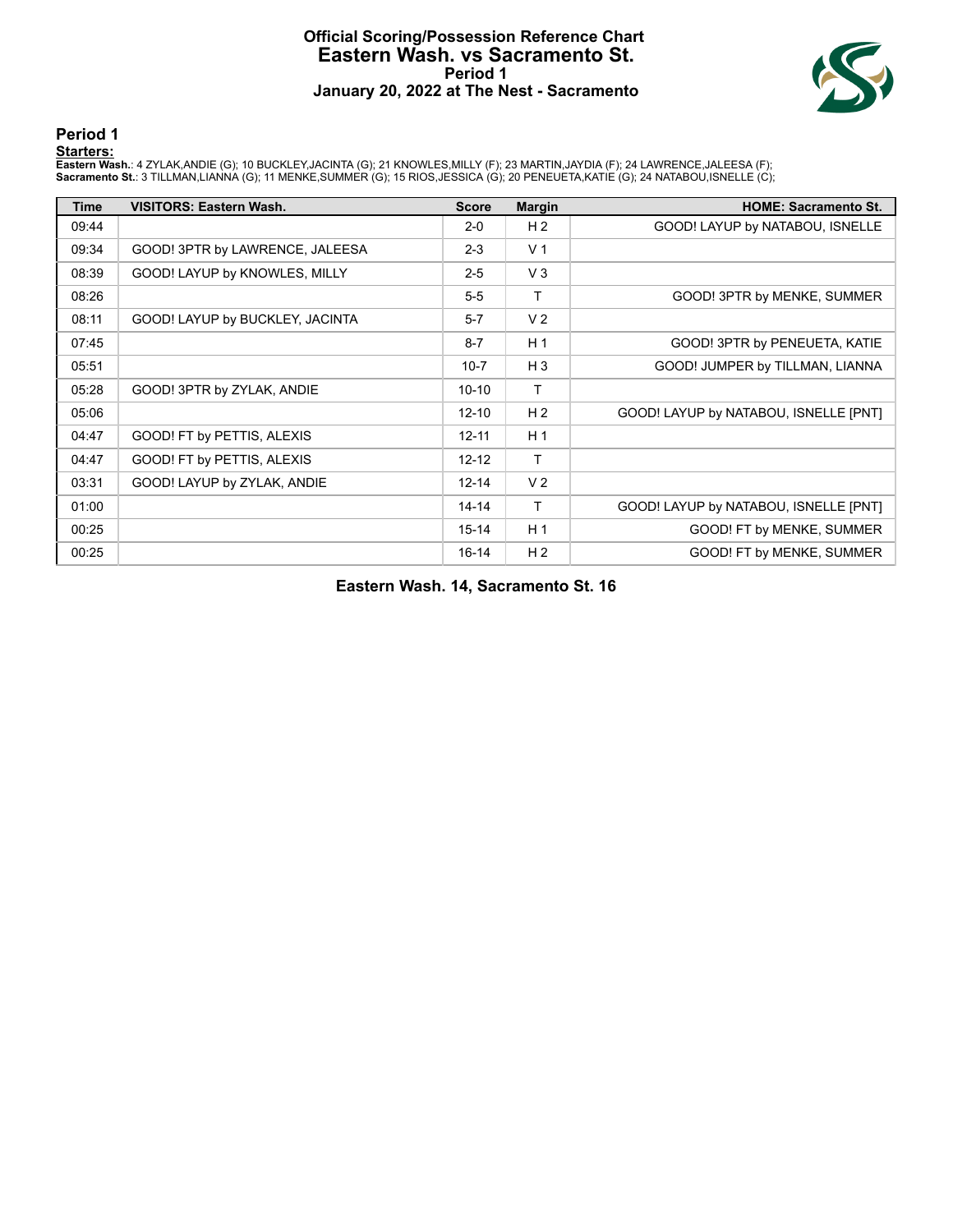#### **Official Scoring/Possession Reference Chart Eastern Wash. vs Sacramento St. Period 2 January 20, 2022 at The Nest - Sacramento**



**Period 2**

#### **Starters:**

Eastern Wash.: 4 ZYLAK,ANDIE (G); 10 BUCKLEY,JACINTA (G); 21 KNOWLES,MILLY (F); 23 MARTIN,JAYDIA (F); 24 LAWRENCE,JALEESA (F);<br>**Sacramento St.**: 3 TILLMAN,LIANNA (G); 11 MENKE,SUMMER (G); 15 RIOS,JESSICA (G); 20 PENEUETA,K

| <b>Time</b> | <b>VISITORS: Eastern Wash.</b>   | <b>Score</b> | <b>Margin</b>  | <b>HOME: Sacramento St.</b>           |
|-------------|----------------------------------|--------------|----------------|---------------------------------------|
| 08:58       | GOOD! LAYUP by KNOWLES, MILLY    | 16-16        |                |                                       |
| 08:24       |                                  | 19-16        | $H_3$          | GOOD! 3PTR by OLIVARES, JORDAN        |
| 07:50       |                                  | $21 - 16$    | H <sub>5</sub> | GOOD! LAYUP by MENKE, SUMMER          |
| 06:59       | GOOD! 3PTR by BUCKLEY, JACINTA   | $21 - 19$    | H <sub>2</sub> |                                       |
| 06:22       | GOOD! LAYUP by PETTIS, ALEXIS    | $21 - 21$    | т              |                                       |
| 05:59       |                                  | $23 - 21$    | H <sub>2</sub> | GOOD! JUMPER by NATABOU, ISNELLE      |
| 04:52       |                                  | $26 - 21$    | H <sub>5</sub> | GOOD! 3PTR by PENEUETA, KATIE         |
| 04:21       | GOOD! LAYUP by LAWRENCE, JALEESA | 26-23        | $H_3$          |                                       |
| 04:06       |                                  | 28-23        | H <sub>5</sub> | GOOD! JUMPER by TILLMAN, LIANNA [PNT] |
| 02:06       |                                  | $31 - 23$    | H 8            | GOOD! 3PTR by PENEUETA, KATIE         |
| 01:36       |                                  | 34-23        | H 11           | GOOD! 3PTR by CARRASCO, JAZMIN        |
| 00:23       | GOOD! 3PTR by LAWRENCE, JALEESA  | 34-26        | H 8            |                                       |

**Eastern Wash. 26, Sacramento St. 34**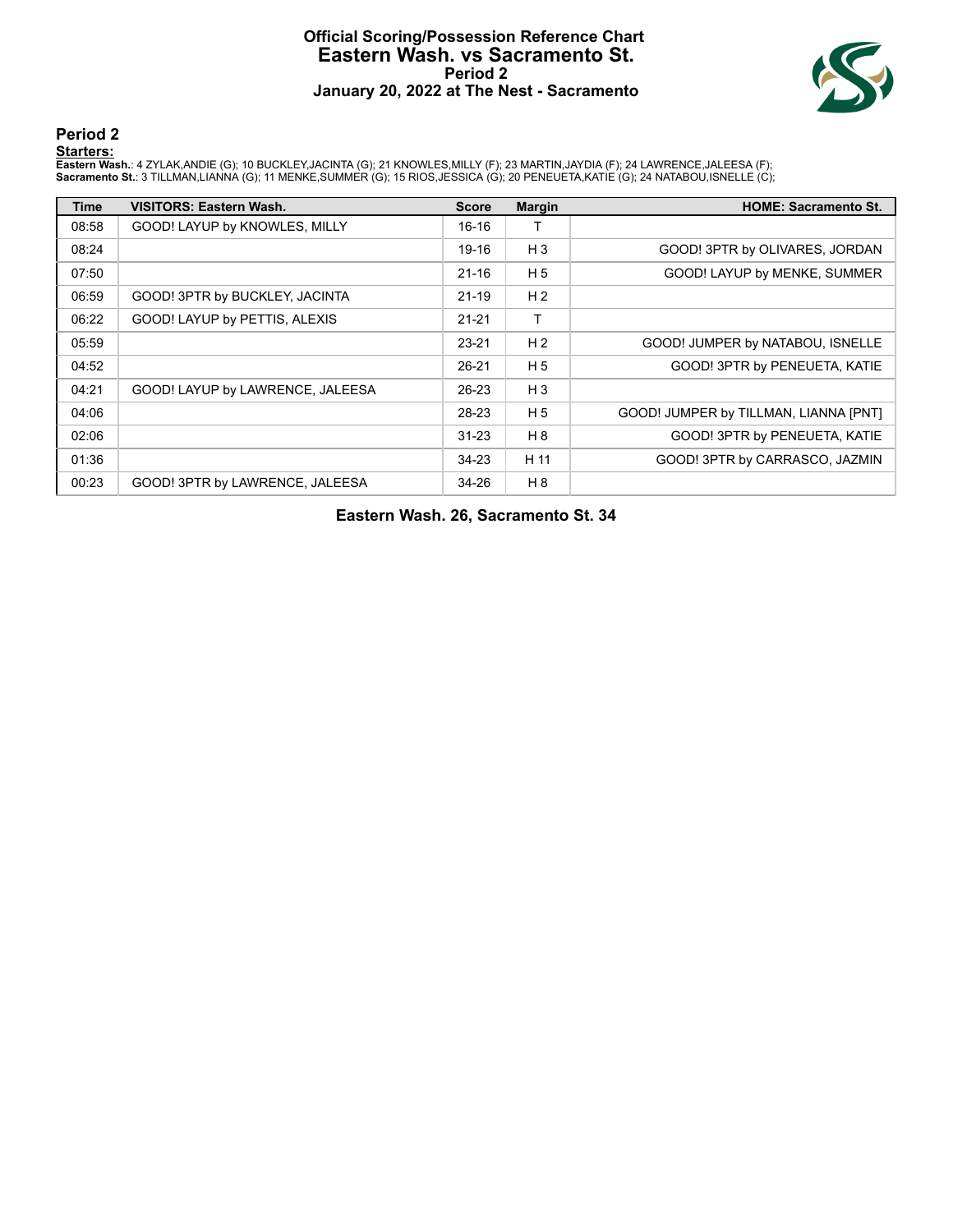#### **Official Scoring/Possession Reference Chart Eastern Wash. vs Sacramento St. Period 3 January 20, 2022 at The Nest - Sacramento**



**Period 3**

#### **Starters:**

Eastern Wash.: 4 ZYLAK,ANDIE (G); 10 BUCKLEY,JACINTA (G); 21 KNOWLES,MILLY (F); 23 MARTIN,JAYDIA (F); 24 LAWRENCE,JALEESA (F);<br>**Sacramento St.**: 3 TILLMAN,LIANNA (G); 11 MENKE,SUMMER (G); 15 RIOS,JESSICA (G); 20 PENEUETA,K

| <b>Time</b> | <b>VISITORS: Eastern Wash.</b>          | <b>Score</b> | <b>Margin</b> | <b>HOME: Sacramento St.</b>           |
|-------------|-----------------------------------------|--------------|---------------|---------------------------------------|
| 09:24       |                                         | 36-26        | H 10          | GOOD! LAYUP by MENKE, SUMMER          |
| 07:38       |                                         | 39-26        | H 13          | GOOD! 3PTR by MENKE, SUMMER           |
| 07:20       | GOOD! 3PTR by BUCKLEY, JACINTA          | 39-29        | H 10          |                                       |
| 07:04       |                                         | 40-29        | H 11          | GOOD! FT by NATABOU, ISNELLE          |
| 06:40       |                                         | 42-29        | H 13          | GOOD! JUMPER by TILLMAN, LIANNA [PNT] |
| 06:19       | GOOD! JUMPER by BUCKLEY, JACINTA [PNT]  | 42-31        | H 11          |                                       |
| 06:02       |                                         | 44-31        | H 13          | GOOD! JUMPER by NATABOU, ISNELLE      |
| 05:23       |                                         | 46-31        | H 15          | GOOD! JUMPER by TILLMAN, LIANNA       |
| 04:17       |                                         | 48-31        | H 17          | GOOD! JUMPER by TILLMAN, LIANNA       |
| 03:33       |                                         | 50-31        | H 19          | GOOD! LAYUP by NATABOU, ISNELLE       |
| 01:58       | GOOD! JUMPER by LAWRENCE, JALEESA [PNT] | 50-33        | H 17          |                                       |

**Eastern Wash. 33, Sacramento St. 50**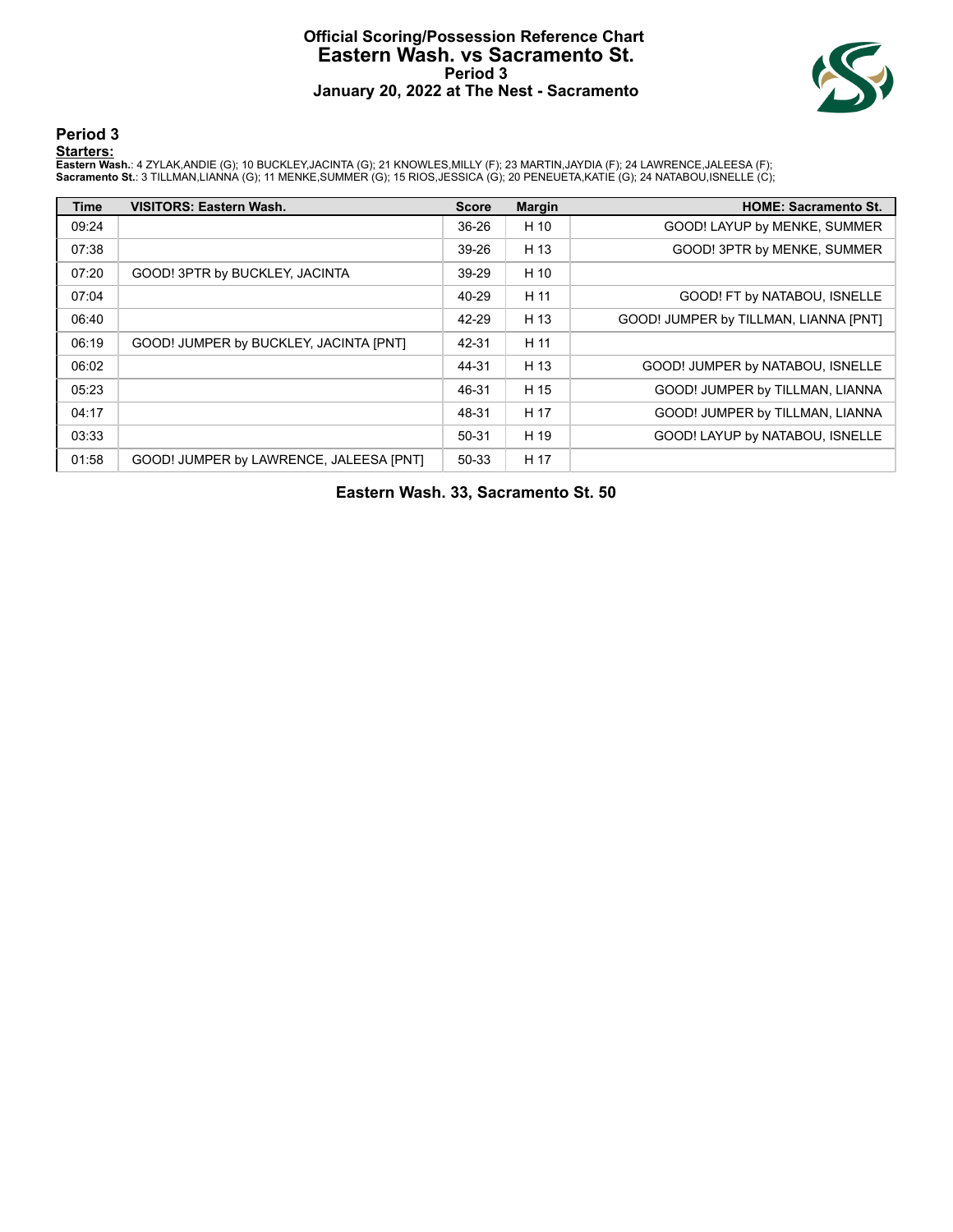#### **Official Scoring/Possession Reference Chart Eastern Wash. vs Sacramento St. Period 4 January 20, 2022 at The Nest - Sacramento**



**Period 4**

#### **Starters:**

Eastern Wash.: 4 ZYLAK,ANDIE (G); 10 BUCKLEY,JACINTA (G); 21 KNOWLES,MILLY (F); 23 MARTIN,JAYDIA (F); 24 LAWRENCE,JALEESA (F);<br>**Sacramento St.**: 3 TILLMAN,LIANNA (G); 11 MENKE,SUMMER (G); 15 RIOS,JESSICA (G); 20 PENEUETA,K

| Time  | <b>VISITORS: Eastern Wash.</b>  | <b>Score</b> | <b>Margin</b> | <b>HOME: Sacramento St.</b>     |
|-------|---------------------------------|--------------|---------------|---------------------------------|
| 09:44 | GOOD! 3PTR by MARTIN, JAYDIA    | 50-36        | H 14          |                                 |
| 09:24 |                                 | 52-36        | H 16          | GOOD! LAYUP by NATABOU, ISNELLE |
| 08:07 |                                 | 55-36        | H 19          | GOOD! 3PTR by OLIVARES, JORDAN  |
| 06:08 | GOOD! LAYUP by MARTIN, JAYDIA   | 55-38        | H 17          |                                 |
| 04:17 | GOOD! 3PTR by BUCKLEY, JACINTA  | 55-41        | H 14          |                                 |
| 03:45 |                                 | 56-41        | H 15          | GOOD! FT by NATABOU, ISNELLE    |
| 03:45 |                                 | $57-41$      | H 16          | GOOD! FT by NATABOU, ISNELLE    |
| 02:45 | GOOD! 3PTR by LAWRENCE, JALEESA | 57-44        | H 13          |                                 |
| 01:40 | GOOD! LAYUP by BUCKLEY, JACINTA | 57-46        | H 11          |                                 |
| 01:00 |                                 | 58-46        | H 12          | GOOD! FT by MENKE, SUMMER       |
| 00:43 | GOOD! 3PTR by BOESEL, JORDYN    | 58-49        | H 9           |                                 |
| 00:35 |                                 | 59-49        | H 10          | GOOD! FT by MENKE, SUMMER       |

**Eastern Wash. 49, Sacramento St. 59**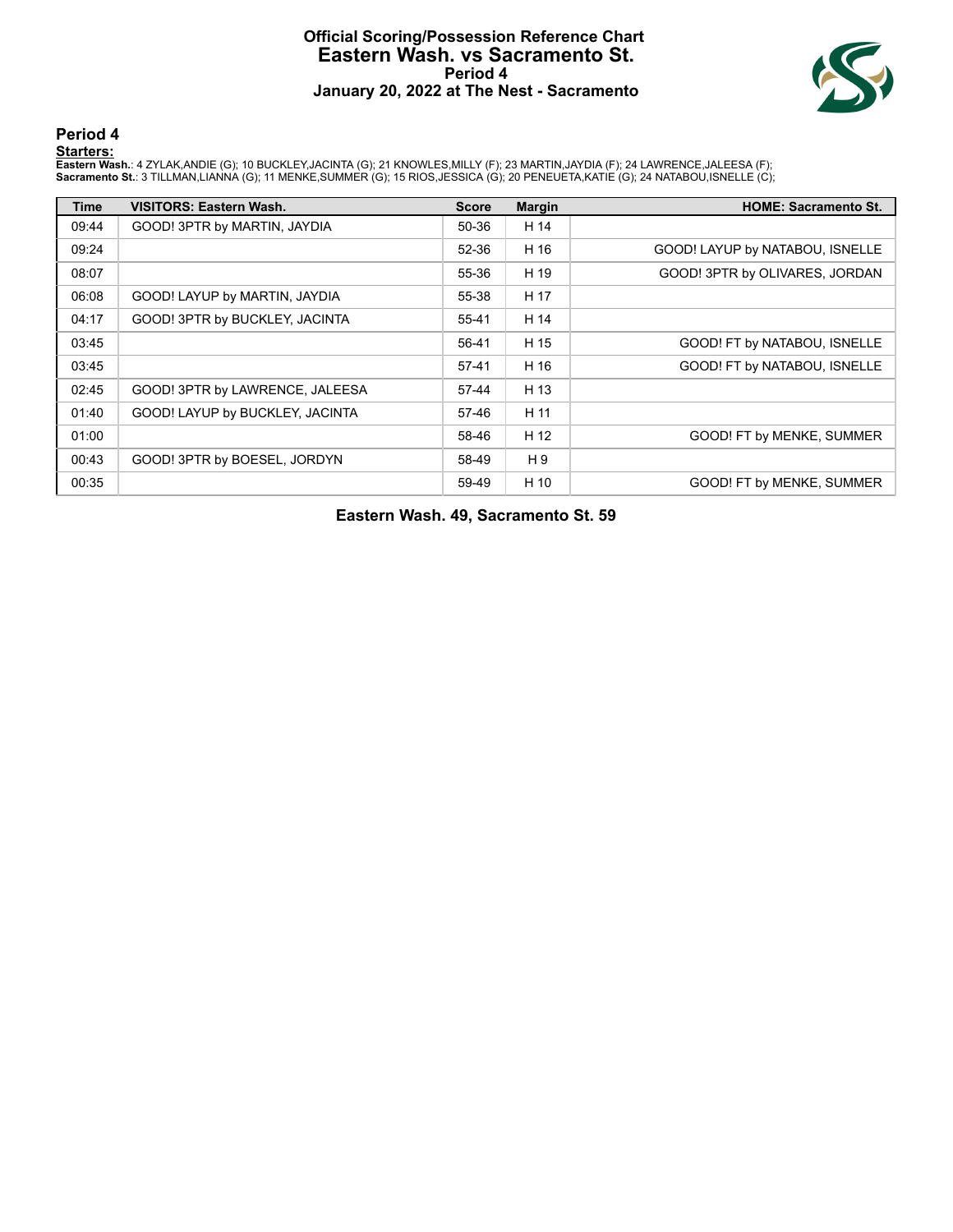#### **Official Substitutions Log Eastern Wash. vs Sacramento St. Period 1 January 20, 2022 at The Nest - Sacramento**



| <b>VISITORS: Eastern Wash.</b> | <b>Time</b> | <b>Score</b> | <b>HOME: Sacramento St.</b> |
|--------------------------------|-------------|--------------|-----------------------------|
| 4 ZYLAK, ANDIE                 |             |              | 3 TILLMAN, LIANNA           |
| 10 BUCKLEY, JACINTA            |             |              | 11 MENKE, SUMMER            |
| 21 KNOWLES, MILLY              |             |              | 15 RIOS, JESSICA            |
| 23 MARTIN, JAYDIA              |             |              | 20 PENEUETA, KATIE          |
| 24 LAWRENCE, JALEESA           |             |              | 24 NATABOU, ISNELLE         |
| SUB OUT: 23 MARTIN, JAYDIA     | 06:04       | $7 - 8$      |                             |
| SUB OUT: 24 LAWRENCE, JALEESA  | 06:04       |              |                             |
| SUB IN: 1 PETTIS, ALEXIS       | 06:04       |              |                             |
| SUB IN: 12 BOESEL, JORDYN      | 06:04       |              |                             |
|                                | 05:34       | $7 - 10$     | SUB OUT: RIOS, JESSICA      |
|                                | 05:34       |              | SUB IN: ENOCHS, EMILY       |
|                                | 04:10       | $12 - 12$    | SUB OUT: PENEUETA, KATIE    |
|                                | 04:10       |              | SUB IN: OLIVARES, JORDAN    |
|                                | 02:19       | $14 - 12$    | SUB OUT: TILLMAN, LIANNA    |
|                                | 02:19       |              | SUB IN: CARRASCO, JAZMIN    |
| SUB OUT: 1 PETTIS, ALEXIS      | 02:19       |              |                             |
| SUB IN: 24 LAWRENCE, JALEESA   | 02:19       |              |                             |
| SUB OUT: 10 BUCKLEY, JACINTA   | 01:26       | $14 - 12$    |                             |
| SUB IN: 1 PETTIS, ALEXIS       | 01:26       |              |                             |
| SUB OUT: 12 BOESEL, JORDYN     | 00:25       | $14 - 14$    |                             |
| SUB IN: 10 BUCKLEY, JACINTA    | 00:25       |              |                             |

**Eastern Wash. 14, Sacramento St. 16**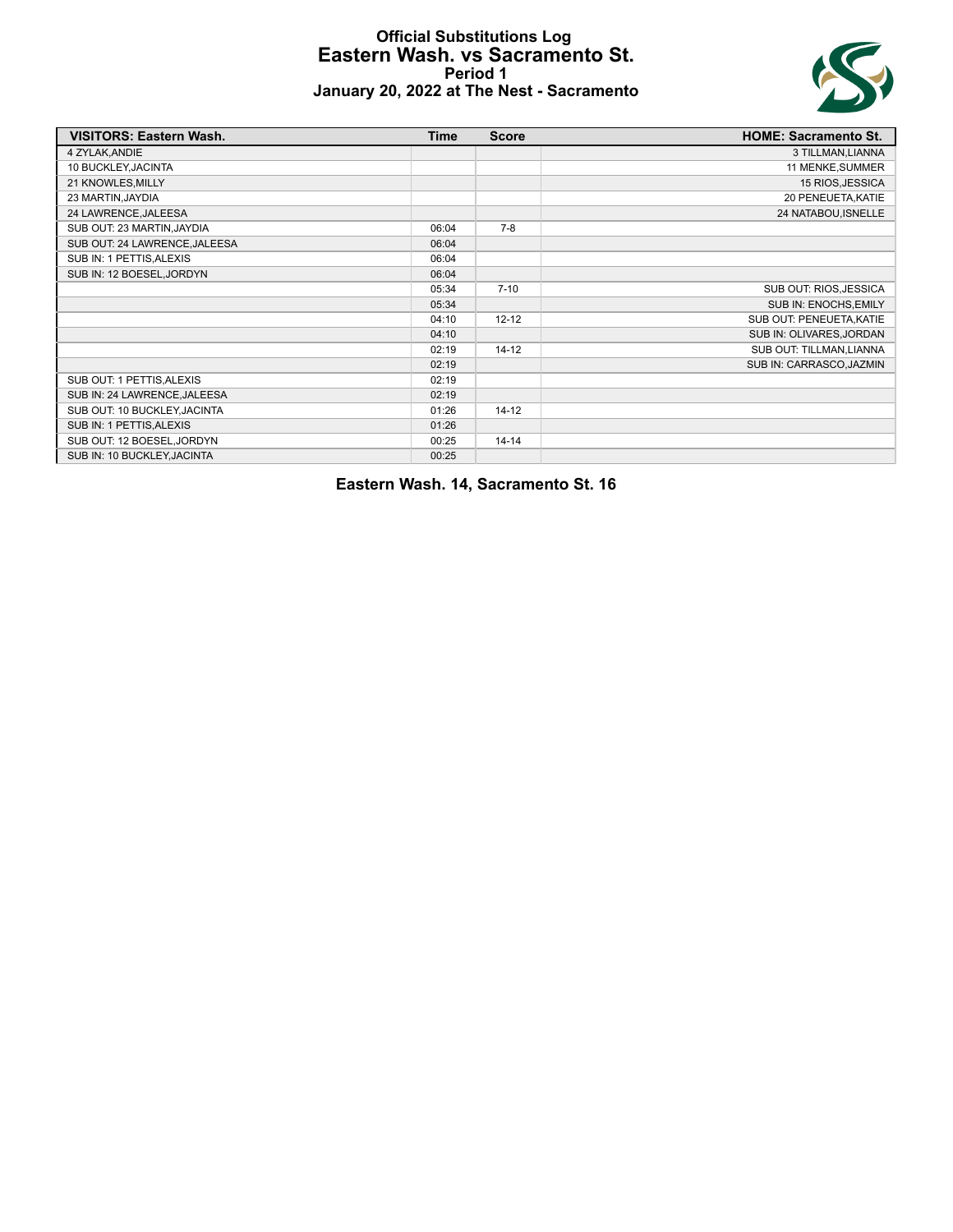#### **Official Substitutions Log Eastern Wash. vs Sacramento St. Period 2 January 20, 2022 at The Nest - Sacramento**



| <b>VISITORS: Eastern Wash.</b> | <b>Time</b> | <b>Score</b> | <b>HOME: Sacramento St.</b> |
|--------------------------------|-------------|--------------|-----------------------------|
| 4 ZYLAK, ANDIE                 |             |              | 3 TILLMAN, LIANNA           |
| 10 BUCKLEY, JACINTA            |             |              | 11 MENKE, SUMMER            |
| 21 KNOWLES, MILLY              |             |              | 15 RIOS, JESSICA            |
| 23 MARTIN, JAYDIA              |             |              | 20 PENEUETA, KATIE          |
| 24 LAWRENCE, JALEESA           |             |              | 24 NATABOU, ISNELLE         |
|                                | 07:27       | $16 - 21$    | SUB OUT: CARRASCO, JAZMIN   |
|                                | 07:27       |              | SUB OUT: ENOCHS, EMILY      |
|                                | 07:27       |              | SUB IN: TILLMAN, LIANNA     |
|                                | 07:27       |              | SUB IN: PENEUETA, KATIE     |
| SUB OUT: 4 ZYLAK, ANDIE        | 07:27       |              |                             |
| SUB IN: 12 BOESEL, JORDYN      | 07:27       |              |                             |
|                                | 05:30       | $21 - 23$    | SUB OUT: OLIVARES, JORDAN   |
|                                | 05:30       |              | SUB IN: CARRASCO, JAZMIN    |
| SUB OUT: 1 PETTIS, ALEXIS      | 05:30       |              |                             |
| SUB IN: 4 ZYLAK, ANDIE         | 05:30       |              |                             |
|                                | 02:35       | 23-28        | SUB OUT: NATABOU, ISNELLE   |
|                                | 02:35       |              | SUB IN: FALKOWSKA, ALICJA   |
| SUB OUT: 10 BUCKLEY, JACINTA   | 02:35       |              |                             |
| SUB IN: 1 PETTIS, ALEXIS       | 02:35       |              |                             |
| SUB OUT: 12 BOESEL, JORDYN     | 01:47       | 23-31        |                             |
| SUB IN: 10 BUCKLEY, JACINTA    | 01:47       |              |                             |

**Eastern Wash. 26, Sacramento St. 34**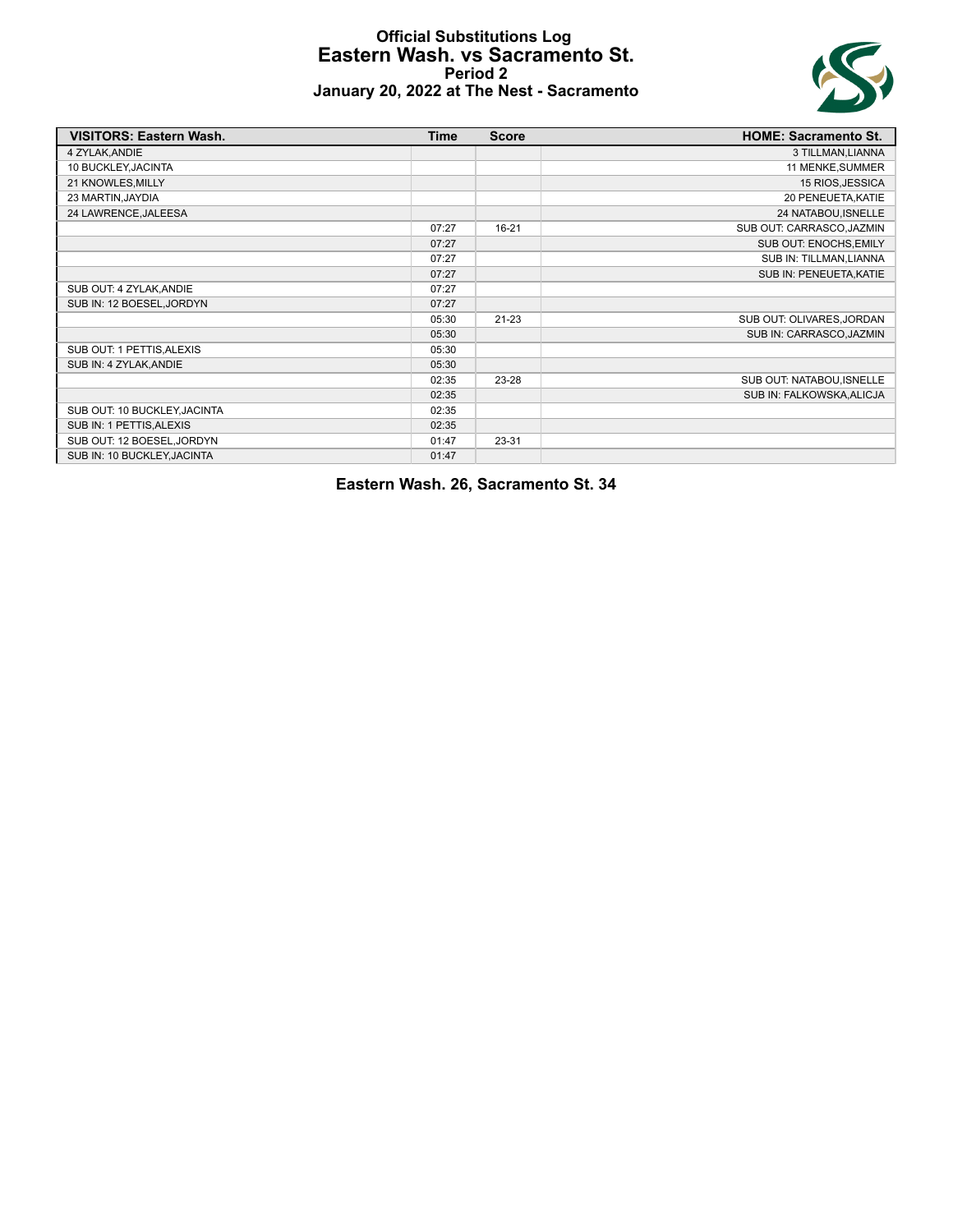#### **Official Substitutions Log Eastern Wash. vs Sacramento St. Period 3 January 20, 2022 at The Nest - Sacramento**



| <b>VISITORS: Eastern Wash.</b> | <b>Time</b> | <b>Score</b>             | <b>HOME: Sacramento St.</b> |
|--------------------------------|-------------|--------------------------|-----------------------------|
| 4 ZYLAK, ANDIE                 |             |                          | 3 TILLMAN, LIANNA           |
| 10 BUCKLEY, JACINTA            |             |                          | 11 MENKE, SUMMER            |
| 21 KNOWLES, MILLY              |             |                          | 15 RIOS, JESSICA            |
| 23 MARTIN, JAYDIA              |             |                          | 20 PENEUETA, KATIE          |
| 24 LAWRENCE, JALEESA           |             |                          | 24 NATABOU, ISNELLE         |
|                                | 10:00       | $\overline{\phantom{a}}$ | SUB OUT: CARRASCO, JAZMIN   |
|                                | 10:00       |                          | SUB OUT: FALKOWSKA, ALICJA  |
|                                | 10:00       |                          | SUB IN: RIOS, JESSICA       |
|                                | 10:00       |                          | SUB IN: NATABOU, ISNELLE    |
| SUB OUT: 1 PETTIS, ALEXIS      | 10:00       |                          |                             |
| SUB IN: 23 MARTIN, JAYDIA      | 10:00       |                          |                             |
|                                | 07:04       | 29-39                    | SUB OUT: PENEUETA, KATIE    |
|                                | 07:04       |                          | SUB IN: ENOCHS, EMILY       |
| SUB OUT: 24 LAWRENCE, JALEESA  | 07:04       |                          |                             |
| SUB IN: 1 PETTIS, ALEXIS       | 07:04       |                          |                             |
|                                | 06:22       | 29-42                    | SUB OUT: RIOS, JESSICA      |
|                                | 06:22       |                          | SUB IN: OLIVARES, JORDAN    |
| SUB OUT: 21 KNOWLES, MILLY     | 06:22       |                          |                             |
| SUB IN: 14 CUNILL, NURIA       | 06:22       |                          |                             |
| SUB OUT: 1 PETTIS, ALEXIS      | 05:19       | $31 - 46$                |                             |
| SUB IN: 24 LAWRENCE, JALEESA   | 05:19       |                          |                             |
| SUB OUT: 14 CUNILL, NURIA      | 04:02       | $31 - 48$                |                             |
| SUB IN: 21 KNOWLES, MILLY      | 04:02       |                          |                             |
|                                | 02:56       | $31 - 50$                | SUB OUT: TILLMAN, LIANNA    |
|                                | 02:56       |                          | SUB OUT: NATABOU, ISNELLE   |
|                                | 02:56       |                          | SUB IN: CARRASCO, JAZMIN    |
|                                | 02:56       |                          | SUB IN: FALKOWSKA, ALICJA   |
| SUB OUT: 10 BUCKLEY, JACINTA   | 02:06       | 31-50                    |                             |
| SUB IN: 12 BOESEL.JORDYN       | 02:06       |                          |                             |
| SUB OUT: 4 ZYLAK.ANDIE         | 01:25       | 33-50                    |                             |
| SUB IN: 1 PETTIS, ALEXIS       | 01:25       |                          |                             |
| SUB OUT: 12 BOESEL, JORDYN     | 00:56       | 33-50                    |                             |
| SUB IN: 5 WARNS, DEVYNN        | 00:56       |                          |                             |
|                                | 00:56       |                          | SUB OUT: ENOCHS, EMILY      |
|                                | 00:56       |                          | SUB IN: PENEUETA, KATIE     |

**Eastern Wash. 33, Sacramento St. 50**